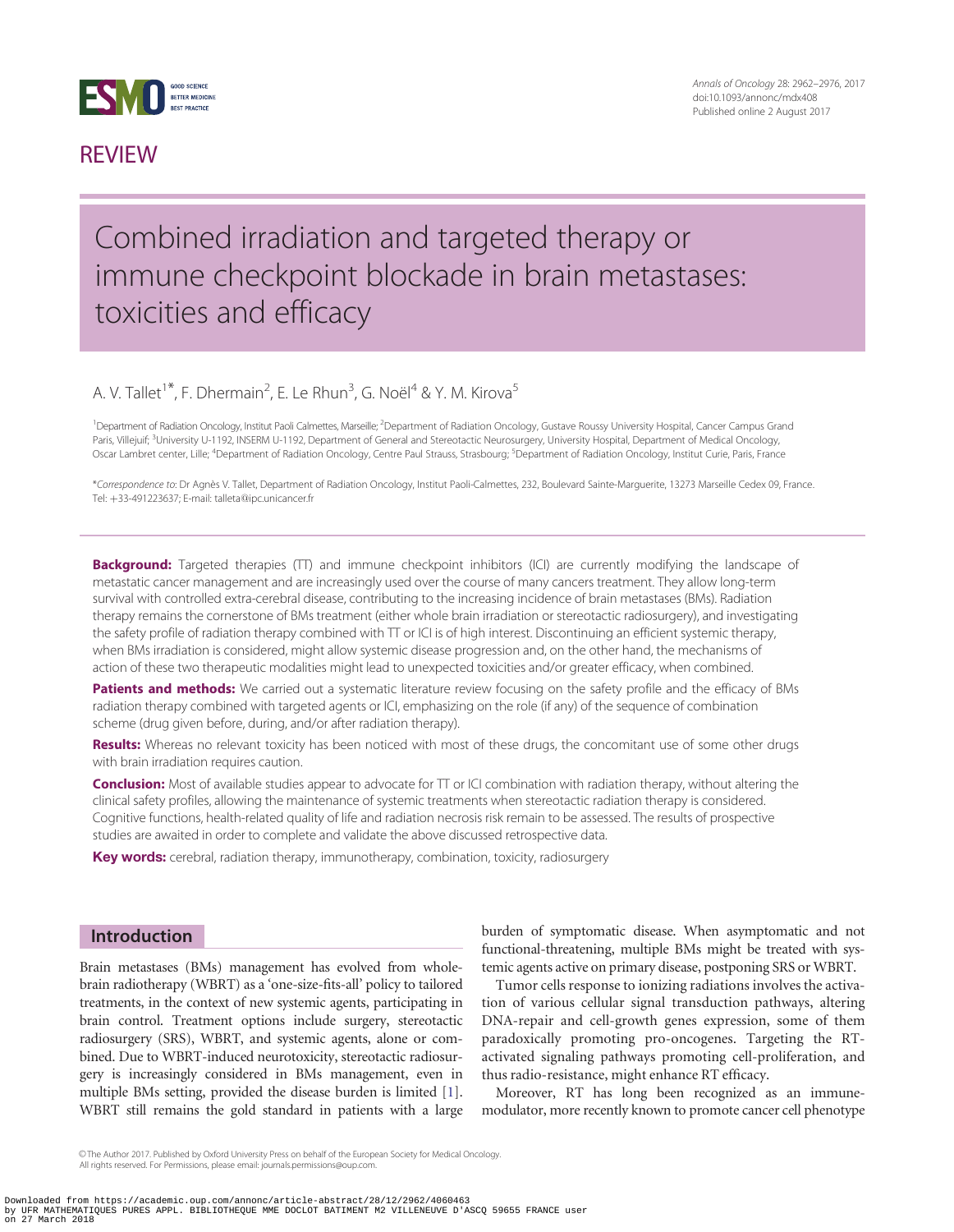changes, potentially making them better targets for immune cells reactivity [[2](#page-11-0)]. The limited rate of solid tumor patients responding to immune checkpoint inhibitors (ICI) prompts for new investigations, especially for the use of combined therapies such as RT, in an attempt to enhance ICI efficacy.

We herein propose to overview the combination of RT and targeted therapies (TT) or ICI in patients with BM, focusing on its safety and efficacy. The sequence of treatment delivery will also be part of the discussion. Importantly, it must be noticed that the cumulative rate of RT adverse events, including radiation necrosis (RN) is directly linked to the median follow-up of surviving patients, rising with time with no plateau [\[3\]](#page-11-0).

#### Literature review search

We carried out a literature review search, using Medline PubMed and Web of sciences databases from 2000 to 2017 (March), focusing on studies investigating the safety and efficacy of TT or ICI associated with brain RT for BM. We identified and reviewed relevant clinical trials report in the international literature, and the reference list from these sources was manually searched for additional relevant trials. Review articles were not included. Data extracted from these studies included: number of patients evaluated in the combined treatment arm of the study, type of RT, administration sequence, mutation status if any, duration of the follow-up, disease control rate, median survival, overall survival (OS), and toxicities. RT was considered administered 'concurrently' with systemic therapy when administered in a period less than five half-lives of the drug (Table 1). Data extracted from text, tables and figures of the articles were then tabulated.

#### Radiotherapy and targeted therapy

### BRAF inhibitors

The mitogen-activated protein kinase (MAPK) pathway, activated after ionizing radiation exposure, leads to cell proliferation, survival, and differentiation. Reversing this paradoxical ionizing radiation-effect, through MAPK signaling pathway inhibition, was successfully tested in pre-clinical models, leading to tumor cells radio-sensitivity enhancement [[4](#page-11-0), [5](#page-11-0)].

Some case reports suggested unexpected toxicities in the portal field area, when combining RT and BRAF inhibitors (BRAF-I)  $[6-13]$  $[6-13]$ .

WBRT and BRAF-I. In six out of eight studies or case reports [\[7](#page-11-0)[–9,](#page-12-0) [11,](#page-12-0) [13–16\]](#page-12-0) examining the tolerance of WBRT combined with BRAF-I, patients were given BRAF-I before and during WBRT [\[7](#page-11-0)[–9,](#page-12-0) [11,](#page-12-0) [13](#page-12-0), [16\]](#page-12-0). Four case reports warned against severe skin side-effects, despite partial response or stable disease [[7,](#page-11-0) [9,](#page-12-0) [11](#page-12-0), [13\]](#page-12-0). Severe skintoxicity was mainly limited to the irradiated area, and resembled cutis vercitis gyrate. It occurred a few weeks after WBRT completion, and in most cases ceased up under symptomatic therapeutic, Vemurafenib being maintained without toxicity recurrence. One study retrospectively compared 123 metastatic melanoma patients treated with WBRT with ( $n=32$ ) or without ( $n=91$ ) concomitant BRAF-I [\[8](#page-12-0)]. Grade  $\geq$ 2 radiodermatitis was more frequent in

## Annals of Oncology  $\mathsf{Review}$

| Table 1. Drugs half-lives (approximate values, from transparency<br>commissions) |  |  |  |  |  |  |  |  |  |
|----------------------------------------------------------------------------------|--|--|--|--|--|--|--|--|--|
| Median half-life (h)                                                             |  |  |  |  |  |  |  |  |  |
| 51.6 (29.8-119.5)                                                                |  |  |  |  |  |  |  |  |  |
| 8 (when orally administered)                                                     |  |  |  |  |  |  |  |  |  |
| 127                                                                              |  |  |  |  |  |  |  |  |  |
| 36.2                                                                             |  |  |  |  |  |  |  |  |  |
| 41                                                                               |  |  |  |  |  |  |  |  |  |
| 95                                                                               |  |  |  |  |  |  |  |  |  |
| 480                                                                              |  |  |  |  |  |  |  |  |  |
| 456                                                                              |  |  |  |  |  |  |  |  |  |
| 24                                                                               |  |  |  |  |  |  |  |  |  |
| 96                                                                               |  |  |  |  |  |  |  |  |  |
| 370                                                                              |  |  |  |  |  |  |  |  |  |
| 600                                                                              |  |  |  |  |  |  |  |  |  |
|                                                                                  |  |  |  |  |  |  |  |  |  |

patients receiving combined treatment (44% versus 8%). BRAF-I dose-reduction did not reduce the skin toxicity rate. Vemurafenib was most likely to enhance skin toxicity than Dabrafenib, follicular cystic proliferation only appeared in patients taking Vemurafenib. Nonetheless, no severe late skin-related toxicity was reported. Conversely, no increased skin toxicity and no other severe adverse event was observed with SRS combined with BRAF-I therapy (Table [2\)](#page-2-0).

Nivolumab 578

A case report related a radiation recall in a patient treated with Vemurafenib initiated after WBRT completion, while complete response was observed at 3 months [\[14\]](#page-12-0).

In Narayana et al.'s retrospective study, more than half of the 12 patients were previously treated with ipilimumab (Ipi). The toxicity was not analyzed according to the sequence of Vemurafenib administration, and was reported as low with no intra-tumor hemorrhage (Table [2](#page-2-0)). In this small series, response rate (RR) appeared improved (complete response: 48%) [[15\]](#page-12-0).

In summary, it is not recommended to continue Vemurafenib administration during WBRT; minimally, patients should be closely monitored with early supportive care intervention.

SRS and BRAF-I. Reported toxicities were increased risk of intratumor hemorrhage [[17](#page-12-0)] and RN [\[10](#page-12-0), [15](#page-12-0), [18,](#page-12-0) [19\]](#page-12-0) which was not found in all studies; however the follow-up period was too short to actually assess RN risk.

Seven studies or case reports analyzed the safety profile of BRAF-I combined with SRS, with treatment sequencing detailed [[10,](#page-12-0) [16–21](#page-12-0)]. Five authors reported on 1–24 patients treated with Vemurafenib or Dabrafenib, given before and during SRS [\[10](#page-12-0), [16,](#page-12-0) [17](#page-12-0), [20](#page-12-0), [21\]](#page-12-0). Local control (LC) showed mixed results and brain control appeared not improved. Only one case report noticed a severe RN in a melanoma BM patient treated with SRS while on Vemurafenib first line, started 3 months before [\[10](#page-12-0)]. Patel et al. [[19\]](#page-12-0) analyzed 87 melanoma patients with BM, among whom only 15 were treated with SRS while on BRAF-I. They found significantly increased RN rate in patients submitted to the combined treatment, without improved brain control. Two authors reported on 1, and 17 patients, respectively, treated with combined BRAF-I and SRS, with a washout period [[21,](#page-12-0) [22\]](#page-12-0). Ly et al. noticed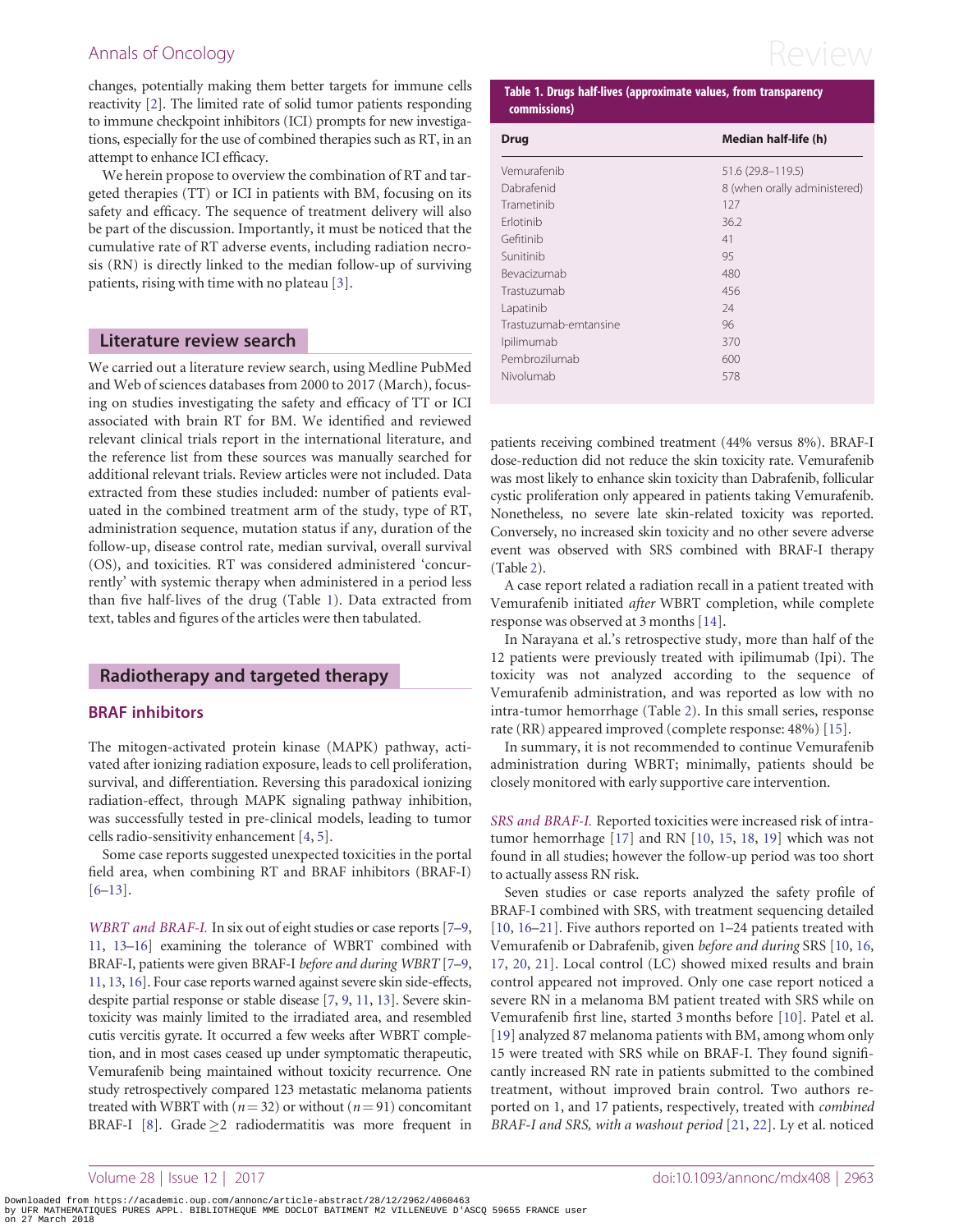<span id="page-2-0"></span>

|                                 | follow-up<br>(months)<br>Median | $\circ$                           | $\overline{\phantom{0}}$                                 | 4                                              | $\sim$                                    | $\sqrt{ }$                                               | 6.6                    |                                                         | $\sim$                                         | $\sim$                                                   | 12.2                                     | 51                                                         | 6.5                                                                 | 4                                       | $\circ$                                                           |
|---------------------------------|---------------------------------|-----------------------------------|----------------------------------------------------------|------------------------------------------------|-------------------------------------------|----------------------------------------------------------|------------------------|---------------------------------------------------------|------------------------------------------------|----------------------------------------------------------|------------------------------------------|------------------------------------------------------------|---------------------------------------------------------------------|-----------------------------------------|-------------------------------------------------------------------|
|                                 | Toxicity/type                   | Severe RN                         | Radiation recall (grade<br>3 skin toxicity)              | like skin thickening<br>Cutis vercitis gyrate- | Skin toxicity: multiple<br>cystic lesions | like skin thickening<br>Cutis vercitis gyrate-           | Increased acute radio- | dermatitis (grade 2:<br>44% versus 8%<br>without BRAFi) | Grade 2 skin toxicity in<br>WBRT group         | Radiation recall (grade<br>3 skin toxicity)              | 2 intracranial edema<br>1 RN (with SRS)  | No increased toxicity                                      | (1-y rate: 28% versus<br>RN rate increased<br>11% without<br>BRAFi) | $\approx$                               | No relevant toxicity                                              |
|                                 | Median Survival                 | ow6                               | $\widetilde{\Xi}$                                        | $\lessgtr$                                     | $\lessgtr$                                | $\lessgtr$                                               | $\widetilde{\Xi}$      |                                                         |                                                | $\widetilde{\Xi}$                                        | (OS6mo)<br>92%                           | 7.2 mo                                                     | $64.3\%$ (not $>$ SRS<br>alone)<br>$(1-y$ OS)                       | $\leq$                                  | 5.2 mo                                                            |
|                                 |                                 | Local<br>$\frac{\alpha}{2}$       |                                                          |                                                |                                           |                                                          |                        |                                                         | $\widetilde{\Xi}$                              |                                                          | 75.57%<br>$ o$ ca $ $                    | $(1 - y)$<br>75%                                           | $96.7\%$ (not $>$ SRS<br>alone)<br>$(1 - y)$                        |                                         | $\frac{\alpha}{2}$                                                |
|                                 | <b>Brain control</b>            | Brain<br>$\Omega$                 | $\widetilde{\Xi}$                                        | $\stackrel{\triangle}{\geq}$                   | $\widetilde{\Xi}$                         | $\stackrel{\triangle}{\geq}$                             | $\frac{\alpha}{2}$     |                                                         |                                                | $\widetilde{\mathbb{G}}$                                 | Brain<br>57%                             | $(1 - y)$<br>23%                                           | $36.1\%$ (not $>$ SRS<br>alone)<br>$(1 - y)$                        | $\leq$                                  | (6 <sub>mp</sub> )<br>25%                                         |
|                                 | Drug                            | Before-during SRSa<br>Vemurafenib | Before-during WBRTa<br>Vemurafenib                       | Before-during WBRTa<br>Vemurafenib             | Before-during WBRTa<br>Vemurafenib        | Before-during WBRTa<br>Vemurafenib                       | Vemurafenib            | Before-during WBRTa<br>Dabrafenib                       | Before-during RTa<br>Vemurafenib<br>Dabrafenib | Vemurafenib<br>After WBRT                                | before/after RT<br>Vemurafenib           | Hold for 2-3 days be-<br>fore and after SRS<br>Vemurafenib | Vemurafenib<br>concurrently<br>Dabrafenib                           | Vemurafenib<br>After SRT                | Before-during (24)<br>Vemurafenib 26<br>Dabrafenib 4<br>After (6) |
|                                 | 运                               | SRS                               | WBRT                                                     | <b>WBRT</b>                                    | <b>WBRT</b>                               | <b>WBRT</b>                                              | <b>WBRT</b><br>32      |                                                         | WBRT(3)<br>SRS <sub>(2)</sub>                  | WBRT                                                     | WBRT, PBRT, and/or<br>SRS<br>$\supseteq$ | SRS<br>$\overline{24}$                                     | SRS<br>$\frac{1}{2}$                                                | SRS<br>SRT                              | SRS<br>30                                                         |
|                                 | n<br>Primary                    | Melanoma                          | $\overline{\phantom{0}}$<br>BRAFV600-mutated<br>melanoma | $\sim$<br>Melanoma                             | $\sim$<br>Melanoma                        | $\overline{\phantom{0}}$<br>BRAFV600-mutated<br>melanoma | Melanoma               |                                                         | $\Box$<br>Melanoma                             | $\overline{\phantom{0}}$<br>BRAFV600-mutated<br>Melanoma | BRAFV600-mutated<br>Melanoma             | BRAF V600E-mutated<br>Melanoma                             | Melanoma                                                            | $\sim$<br>BRAFV600E-mutated<br>melanoma | Melanoma                                                          |
| Table 2. RT and BRAF inhibitors | Study                           | Peuvrel et al. [10]               | Reigneau et al. [11]                                     | Harding et al. [7]                             | Schulze et al. [13]                       | Lang et al. [9]                                          | Hecht et al. [8]       |                                                         | Rompoti et al. [16]                            | Forschner et al. [14]                                    | Narayana et al. [15]                     | Ahmed et al. [17]                                          | Patel et al. [19]                                                   | Liebner et al. [18]                     | Gaudy-Marquestre<br>et al. [20]                                   |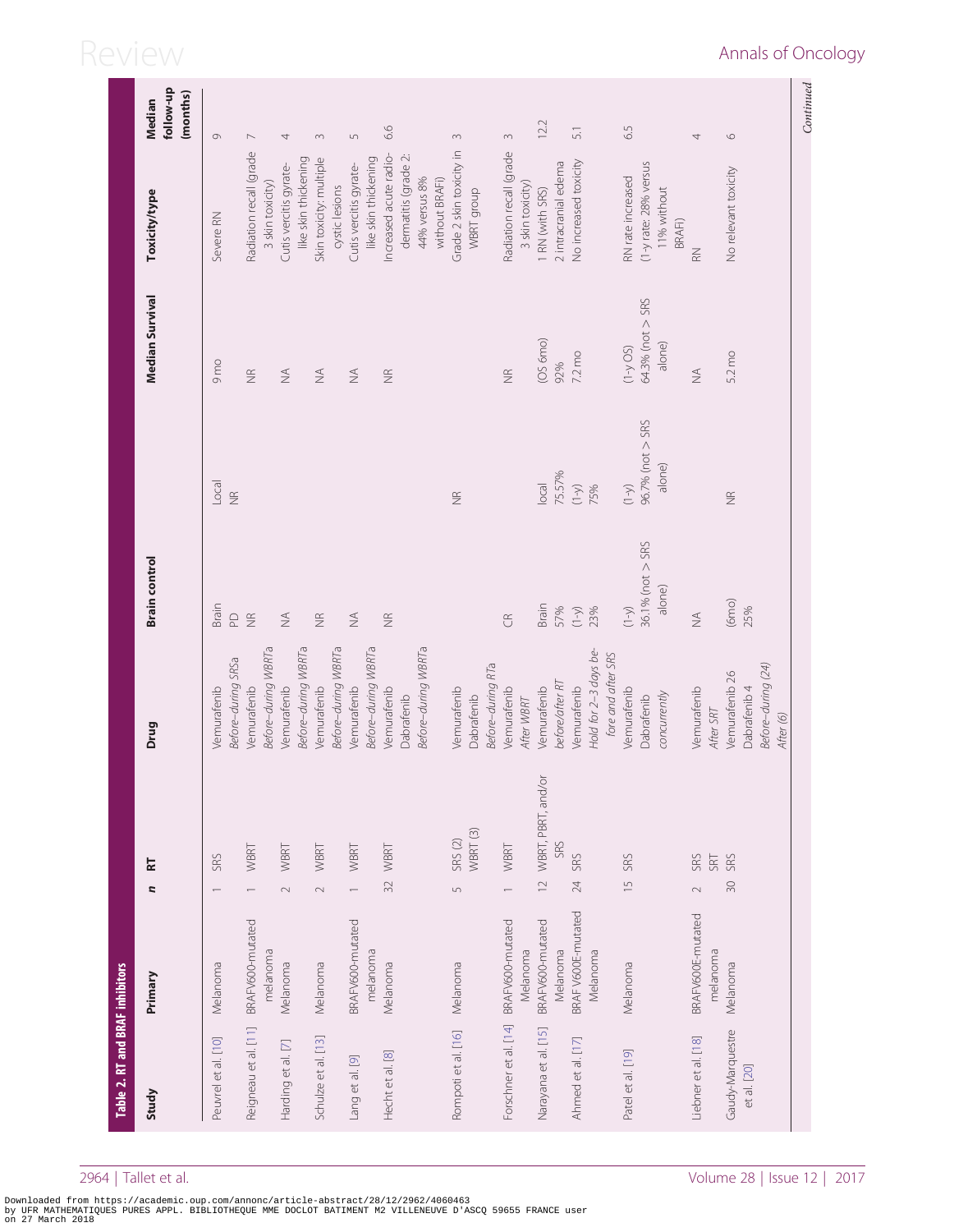| Annals of Oncology |                                      |  |   | Review |
|--------------------|--------------------------------------|--|---|--------|
|                    | ।<br>। । <u>।</u> <del>९</del> क्ष । |  | 5 |        |

| follow-up<br>(months)<br>Median | 3                                                                                                   | 10.5                                                               |                                                                                                                      |                                                                                                                                                                                                                                                                                                                                                                                                                                                                                                                                                                         |
|---------------------------------|-----------------------------------------------------------------------------------------------------|--------------------------------------------------------------------|----------------------------------------------------------------------------------------------------------------------|-------------------------------------------------------------------------------------------------------------------------------------------------------------------------------------------------------------------------------------------------------------------------------------------------------------------------------------------------------------------------------------------------------------------------------------------------------------------------------------------------------------------------------------------------------------------------|
| Toxicity/type                   | No increased toxicity                                                                               | ITH rate increased                                                 | (17.9% versus 10.3%<br>increased ITH<br>No significantly<br>$\sqrt{2}$                                               |                                                                                                                                                                                                                                                                                                                                                                                                                                                                                                                                                                         |
| <b>Median Survival</b>          | 23 mo (versus 8 mo<br>without BRAF-I)                                                               | 50.2% (versus 45%<br>$(1-\gamma)$ OS)<br>WT)<br>$\frac{5}{2}$      | 11.2 mo (versus<br>4.5 mo WT)                                                                                        |                                                                                                                                                                                                                                                                                                                                                                                                                                                                                                                                                                         |
|                                 | 92% (higher than SRS<br>without BRAF-I)                                                             | 85% (versus 51.5%<br>$\sqrt{2}$<br>$(1-\gamma)$                    | $92.5%$ (not $>$ WT)                                                                                                 | RT, radiation therapy; SRS, stereotactic radiosurgery; SRT, fractionated stereotactic RT; OS, overall survival; WBRT, whole brain radiation therapy; PBRT, partial brain radiation therapy; WT, wild type; RN, radiation<br>necrosis; ITH, intra-tumor hemorrhage; BRAFi, BRAF inhibitor; PD, progressive disease; CR, complete response; NR, not reported; NS, not significant; NA, not applicable.<br><sup>a</sup> BRAF-I were considered administered during radiation therapy when they were administered less than 5 half-lives before or after radiation therapy. |
| <b>Brain control</b>            | $\frac{\alpha}{\beta}$                                                                              | Not improved                                                       |                                                                                                                      |                                                                                                                                                                                                                                                                                                                                                                                                                                                                                                                                                                         |
| Drug                            | Vemurafenib: 12<br>Dabrafenib: 5<br>Washout 8d: 1<br>During SRS: 2<br>After SRS: 10<br>After SRS: 4 | before/after SRS, not<br>concurrently<br>Vemurafenib<br>Dabrafenib | Trametinib: 7<br>Vemurafenib: 9<br>Dabrafenib: 15<br>During SRS: 18<br>Before SRS: 1<br>After SRS: 12<br>Dabrafenib/ |                                                                                                                                                                                                                                                                                                                                                                                                                                                                                                                                                                         |
| 료<br>Z                          | $17$ SRS $+/-$ WBRT                                                                                 | 17 SRS                                                             | 31 SRS                                                                                                               |                                                                                                                                                                                                                                                                                                                                                                                                                                                                                                                                                                         |
| Primary                         | (BRAFV600E-mutated<br>Melanoma<br>or not)                                                           | BRAFV600-mutated<br>melanoma                                       | BRAFV600E-mutated<br>melanoma                                                                                        |                                                                                                                                                                                                                                                                                                                                                                                                                                                                                                                                                                         |
| Study                           | Xu et al. [21]                                                                                      | Ly et al. [22]                                                     | Wolf et al. [23]                                                                                                     |                                                                                                                                                                                                                                                                                                                                                                                                                                                                                                                                                                         |

Downloaded from https://academic.oup.com/annonc/article-abstract/28/12/2962/4060463 by UFR MATHEMATIQUES PURES APPL. BIBLIOTHEQUE MME DOCLOT BATIMENT M2 VILLENEUVE D'ASCQ 59655 FRANCE user on 27 March 2018

Table 2. Continued

Table 2. Continued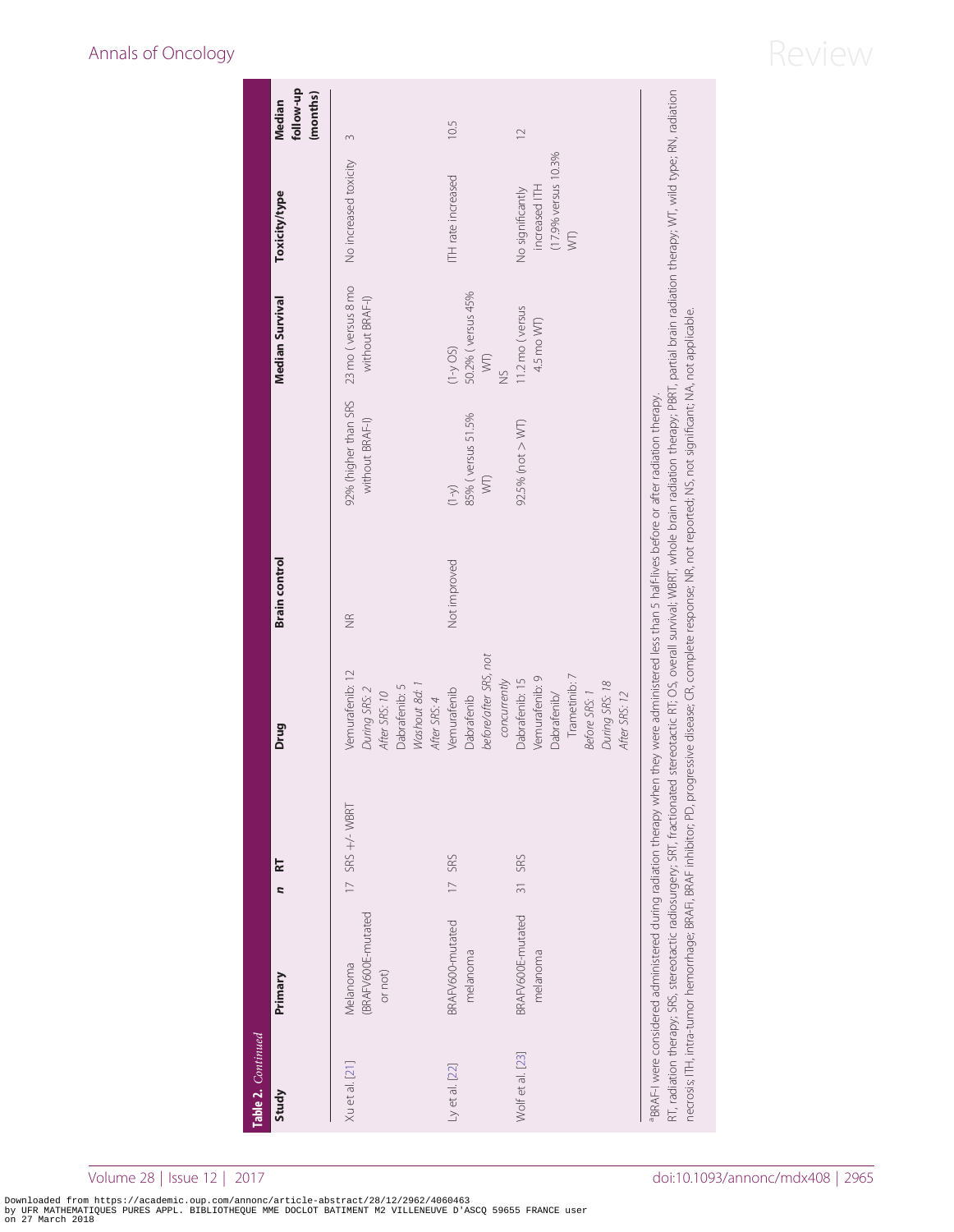in BRAF-I-treated patients, significantly higher intra-tumor hemorrhage rate and higher LC than in patients treated with SRS without inhibitor [\[22](#page-12-0)]. Three authors reported on 2–14 patients treated with BRAF-I after SRS [[18,](#page-12-0) [20](#page-12-0), [21](#page-12-0)]. Two of them found no relevant toxicity, and improved LC [\[20](#page-12-0), [21](#page-12-0)], whereas the other reported a RN in a patient previously treated with SRS twice before the initiation of Vemurafenib [\[18\]](#page-12-0).

Four studies compared patients treated with SRS with or without BRAF-I [[19](#page-12-0), [21](#page-12-0)–[23\]](#page-12-0). Two of them reported significantly increased brain-toxicity in the combined treatment arm [[19,](#page-12-0) [22](#page-12-0)], the two other found no significant difference in intra-tumor hemorrhage rate [\[21](#page-12-0), [23](#page-12-0)]. Analysis of patients outcomes in these four studies also provided mixed results: LC was not altered by the use of concomitant BRAF-I in two studies [[19,](#page-12-0) [23\]](#page-12-0), and seemed improved in two other studies [\[18](#page-12-0), [21,](#page-12-0) [22\]](#page-12-0); BRAF-I had no impact on distant brain control; OS was not altered by the use of concomitant BRAF-I in two studies [[19,](#page-12-0) [22](#page-12-0)], and was improved in the two other studies [\[21](#page-12-0), [23\]](#page-12-0).

BRAF-I interruption before gamma-knife procedure did not have any impact on toxicity rate [\[22](#page-12-0)] and a good safety profile of SRS combined with Dabrafenib and Trametinib (MEK-inhibitor) was reported in a small series of six melanoma patients with BM [\[24\]](#page-12-0).

In summary, an ongoing BRAF-I treatment can be maintained during SRS, since it would not enhance the toxicity risk. The combination of BRAF-I and SRS, assessed in small and heterogeneous series, showed mixed results relative to both LC and tolerance. Toxicity seemed to be independent of BRAF-I administration sequence. The combination of BRAF-I and SRS, as well as its optimal sequencing, both remain to be assessed.

### Tyrosine kinase inhibitors/anti-epidermal growth factor receptor inhibitors

Epidermal growth factor receptor (EGFR) signal transduction pathway activation elicits intracellular signals promoting tumor cells proliferation, differentiation, and survival. There are three main reasons to combine EGFR-inhibitors and RT: (i) EGFR signaling pathway has been identified to induce tumor cells radioresistance, by several mechanisms, including accelerated tumor clonogen repopulation, reduction of radiation-induced apoptosis [\[25–27](#page-12-0)], in tumors with high level of EGFR; (ii) RT has been shown to enhance EGFR signaling pathway [\[25](#page-12-0), [26](#page-12-0)]; and (iii) many solid tumors show EGFR overexpression, known as prognostic of worse clinical outcome. Thus, the use of EGFR-inhibitors might circumvent the radio-resistance of EGFR-enriched tumors. Pre-clinical studies have suggested a synergistic effect of tyrosine kinase inhibitors (TKIs) and RT combination.

However, clinical studies of combined TKIs and RT are conflicting, relative to efficacy and toxicity, both in retrospective and prospective studies [\[28–43](#page-12-0)] (Table [3\)](#page-5-0).

Erlotinib/gefitinib. Four randomized trials compared molecularly unselected non-small-cell lung cancer (NSCLC) patients with BM treated with WBRT ( $+/-$  SRS) and TKIs or WBRT ( $+/-$ SRS) alone or combined with chemotherapy [[32,](#page-12-0) [37–39\]](#page-12-0). RR or brain control, as well as OS seemed not improved by TKI delivery, only one study reported improved median survival (13.3 versus 12.7 months, P < 0.05) [\[39](#page-12-0)]. The RTOG 0320 trial found

Downloaded from https://academic.oup.com/annonc/article-abstract/28/12/2962/4060463 by UFR MATHEMATIQUES PURES APPL. BIBLIOTHEQUE MME DOCLOT BATIMENT M2 VILLENEUVE D'ASCQ 59655 FRANCE user on 27 March 2018

significantly increased grade 3–5 toxicity rate, whereas the other studies reported a good safety profile.

Four prospective trials found no increased neuro-toxicity when combining TKIs and WBRT [[33,](#page-12-0) [40](#page-12-0), [42](#page-12-0), [43\]](#page-12-0), two of them reporting improved LC and OS in patients treated with erlotinib and WBRT [[40,](#page-12-0) [43](#page-12-0)]. Another trial reported significantly higher RR in patients with EGFR-mutant disease (83.33% versus 11.11% in patients with EGFR wild-type disease) [[42](#page-12-0)].

Among six retrospective trials assessing the concomitant use of TKIs and WBRT for NSCLC patients with BM [\[28](#page-12-0), [31,](#page-12-0) [34–36,](#page-12-0) [41](#page-12-0)] only one small retrospective study, including eight patients, reported unexpected systemic toxic effects in half the patients treated with erlotinib combined with WBRT [\[36](#page-12-0)]. The authors hypothesized that these toxicities (myelosuppression, mental status changes, respiratory failure) might originate from drug–drug interaction, particularly with steroid and anti-fungal medication. In a case report, Huang et al. [[30](#page-12-0)] described a severe skin reaction in the radiation field and bilateral subdural hemorrhage occurring 11 days after WBRT completion in a patient treated with Gefitinib switched for erlotinib without gap during WBRT, with erlotinib maintenance. In a retrospective study, the concomitant use of EGFR-TKI and WBRT was shown to be an independent risk-factor for grade 2 leukoencephalopathy [[44\]](#page-12-0).

RR (ranging from 25% to 81%) were not improved compared with RT alone in none of these studies; conversely, OS was increased compared with WBRT alone in three of them, although a comparative arm was not always present [\[28](#page-12-0), [34,](#page-12-0) [41\]](#page-12-0).

Icotinib. The concomitant use of Icotinib and WBRT was found efficient and safe in 20 molecularly unselected NSCLC patients [[29](#page-12-0)], and in a phase I dose-escalating study [[45\]](#page-12-0).

Two recent meta-analyses assessed the efficacy and safety of TKIs plus radiotherapy (WBRT/SRS) versus conventional chemotherapy plus radiotherapy or radiotherapy alone [[46,](#page-12-0) [47\]](#page-13-0). Both meta-analyses found that TKI-group produced significantly higher RR, better median OS, and higher CNS time to progression than non-TKI-group, at the expense of increased incidence of adverse effects, especially skin toxicity.

To summarize, the efficacy of TKI concurrently administered with WBRT in molecularly unselected NSCLC BM patients, has not been confirmed in four randomized trials; nonetheless two recent meta-analyses suggest different results. The safety of the combination has been usually reported as acceptable, whereas some studies warned against unexpected 'in field' skin toxicity and a meta-analysis reported higher incidence rate of overall adverse effects, especially rash and dry skin [\[46](#page-12-0)]. Consequently, the concurrent use of TKIs with WBRT must be prescribed with caution, particularly with regard to the concomitant use of other medication such as steroids. Moreover, considering not only the EGFR mutational status, but also EGFR-mutation patterns might provide further insight into the role of TKIs and RT in NSCLC BM patients [[48\]](#page-13-0).

### Multi-kinase inhibitors

RT increases VEGF expression (one of the most important angiogenesis cytokine), as well as it enhances the expression/inhibition of other angiogenesis factors (Ang-2, Ang-1, and their receptor Tie-2), and of tumor growth factors (TGFa, MAPK) [\[26](#page-12-0), [49–51\]](#page-13-0).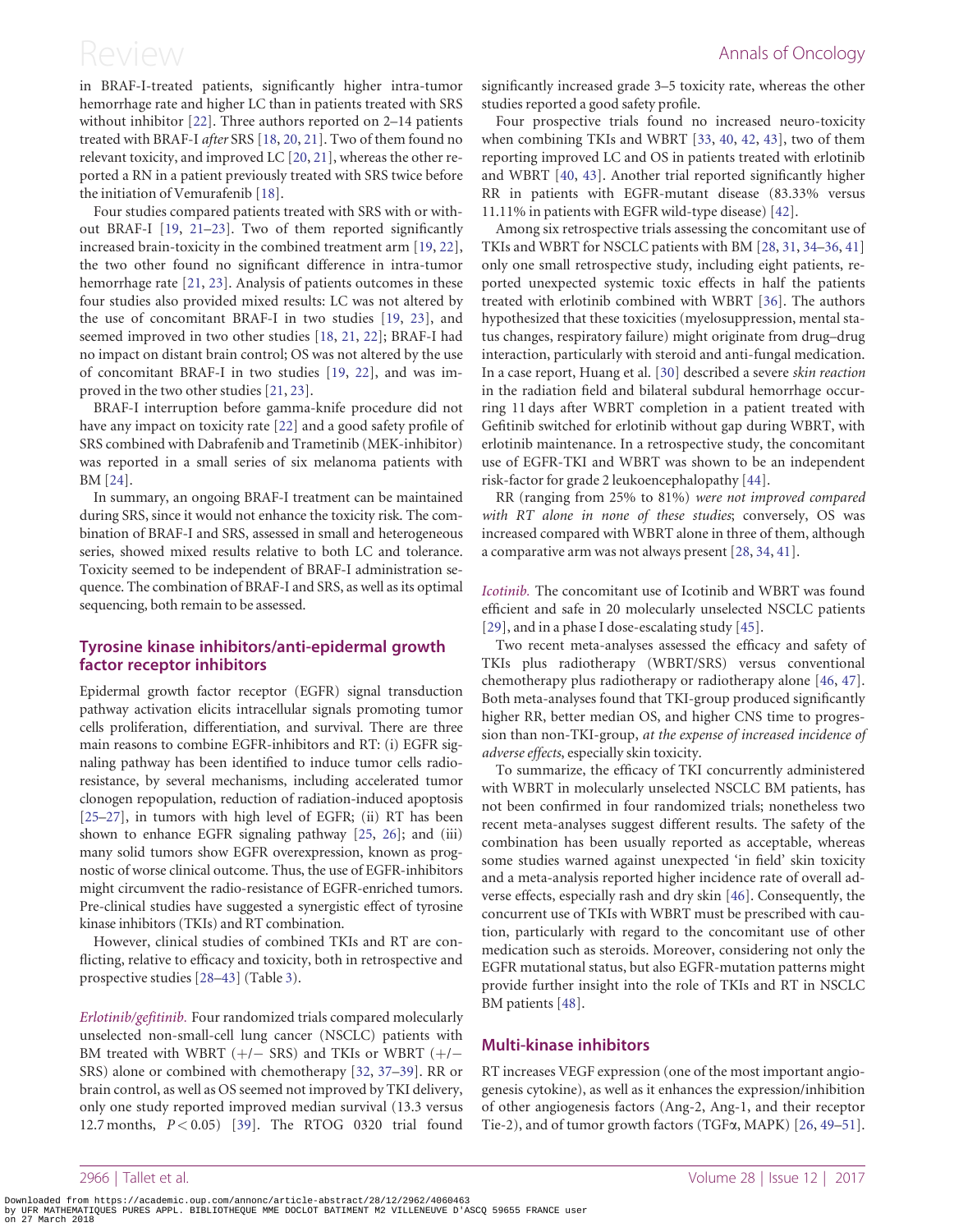<span id="page-5-0"></span>

| sus 11% WBRT+SRS<br>Grade 3-4: 49% (ver-<br>Increased rash rate<br>Grade 5=HS<br>Grade 4=BN<br>alone) |
|-------------------------------------------------------------------------------------------------------|
| $\overline{6}$                                                                                        |
| Local<br>$\widetilde{\Xi}$<br>$\frac{\alpha}{2}$                                                      |
| $(2 \text{ mo}) 38.9%$<br>Brain<br>80%                                                                |
| Concurrent with WBRT<br>Erlotinib                                                                     |
|                                                                                                       |
| WBRT                                                                                                  |
| $\overline{Q}$<br>Molecularly unselected<br>NSCLC                                                     |
|                                                                                                       |

Volume 28 | Issue 12 | 2017 doi:10.1093/annonc/mdx408 | 2967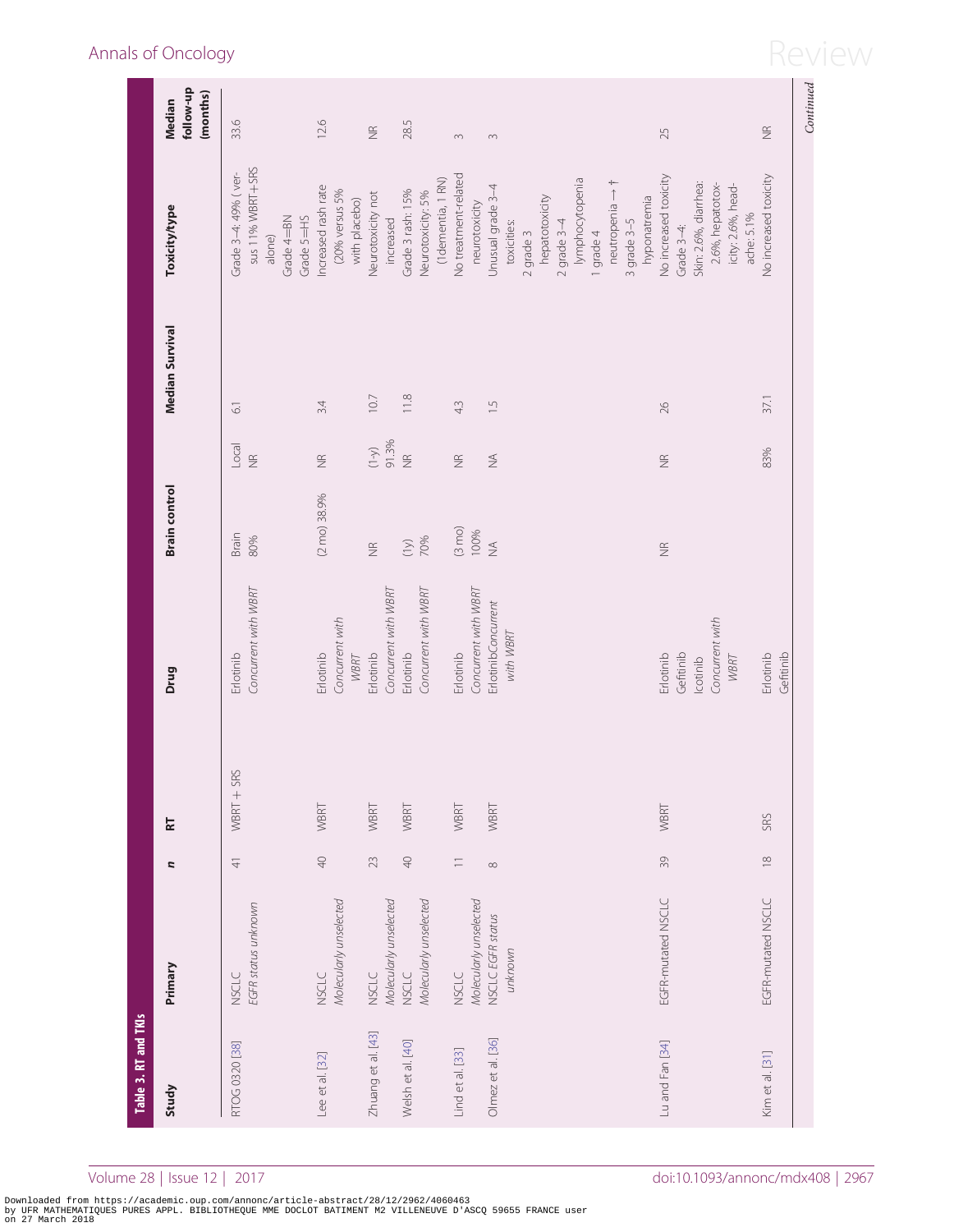| (months)<br>Median<br>13.6<br>15.4<br>20<br>$\approx$<br>$\frac{1}{2}$<br>23<br>$\overline{2}1$<br>No increased toxicity<br>No increased toxicity<br>No increased toxicity<br>No relevant toxicity<br>No relevant toxicity<br>No relevant toxicity<br>No relevant toxicity<br>Toxicity/type<br>Median Survival<br>14.6<br>10.6<br>13.3<br>15.4<br>23.4<br>6.3<br>$\widetilde{\Box}$<br>71%<br>$\frac{\alpha}{2}$<br>$\widetilde{\Xi}$<br>$\frac{\alpha}{2}$<br>$\frac{\alpha}{2}$<br>$\frac{\alpha}{2}$<br>$\frac{\alpha}{2}$<br><b>Brain control</b><br>$\frac{\alpha}{2}$<br>$\frac{\alpha}{2}$<br>$\frac{\alpha}{2}$<br>$\frac{\alpha}{2}$<br>$\frac{\alpha}{2}$<br>$\frac{\alpha}{2}$<br>$\frac{\alpha}{2}$<br>Concurrent with<br>Concurrent with<br>Concurrent with<br>Concurrent with<br>Concurrent with<br>Concurrent with<br>Concurrent with<br>Gefitinib (22)<br>Erlotinib (43)<br>Gefitinib<br>Gefitinib<br>Gefitinib<br>Gefitinib<br>Gefitinib<br><b>WBRT</b><br><b>WBRT</b><br><b>WBRT</b><br><b>WBRT</b><br><b>WBRT</b><br><b>WBRT</b><br><b>WBRT</b><br>Icotinib<br>Drug<br>WBRT<br>WBRT<br>WBRT<br>WBRT<br>WBRT<br>WBRT<br>WBRT<br>运<br>$\frac{1}{2}$<br>$\frac{5}{1}$<br>$\overline{20}$<br>59<br>45<br>37<br>$\geq$<br>n<br>Molecularly unselected<br>Molecularly unselected<br>Molecularly unselected<br>Molecularly unselected<br>Molecularly unselected<br>EGFR status unknown<br>EGFR status unknown<br>Primary<br>NSCLC<br><b>NSCLC</b><br>NSCLC<br>NSCLC<br>NSCLC<br>NSCLC<br>NSCLC<br>Wang et al. [39]<br>Pesce et al. [37]<br>Zeng et al. [41]<br>Zeng et al. [42]<br>Fan et al. [29]<br>Cai et al. [28]<br>Ma et al. [35]<br>Study | Table 3. Continued |  |  |  |  |           |
|--------------------------------------------------------------------------------------------------------------------------------------------------------------------------------------------------------------------------------------------------------------------------------------------------------------------------------------------------------------------------------------------------------------------------------------------------------------------------------------------------------------------------------------------------------------------------------------------------------------------------------------------------------------------------------------------------------------------------------------------------------------------------------------------------------------------------------------------------------------------------------------------------------------------------------------------------------------------------------------------------------------------------------------------------------------------------------------------------------------------------------------------------------------------------------------------------------------------------------------------------------------------------------------------------------------------------------------------------------------------------------------------------------------------------------------------------------------------------------------------------------------------------------------------------------------------------------------------------------------------------------------------------------------|--------------------|--|--|--|--|-----------|
|                                                                                                                                                                                                                                                                                                                                                                                                                                                                                                                                                                                                                                                                                                                                                                                                                                                                                                                                                                                                                                                                                                                                                                                                                                                                                                                                                                                                                                                                                                                                                                                                                                                              |                    |  |  |  |  | follow-up |
|                                                                                                                                                                                                                                                                                                                                                                                                                                                                                                                                                                                                                                                                                                                                                                                                                                                                                                                                                                                                                                                                                                                                                                                                                                                                                                                                                                                                                                                                                                                                                                                                                                                              |                    |  |  |  |  |           |
|                                                                                                                                                                                                                                                                                                                                                                                                                                                                                                                                                                                                                                                                                                                                                                                                                                                                                                                                                                                                                                                                                                                                                                                                                                                                                                                                                                                                                                                                                                                                                                                                                                                              |                    |  |  |  |  |           |
|                                                                                                                                                                                                                                                                                                                                                                                                                                                                                                                                                                                                                                                                                                                                                                                                                                                                                                                                                                                                                                                                                                                                                                                                                                                                                                                                                                                                                                                                                                                                                                                                                                                              |                    |  |  |  |  |           |
|                                                                                                                                                                                                                                                                                                                                                                                                                                                                                                                                                                                                                                                                                                                                                                                                                                                                                                                                                                                                                                                                                                                                                                                                                                                                                                                                                                                                                                                                                                                                                                                                                                                              |                    |  |  |  |  |           |
|                                                                                                                                                                                                                                                                                                                                                                                                                                                                                                                                                                                                                                                                                                                                                                                                                                                                                                                                                                                                                                                                                                                                                                                                                                                                                                                                                                                                                                                                                                                                                                                                                                                              |                    |  |  |  |  |           |
|                                                                                                                                                                                                                                                                                                                                                                                                                                                                                                                                                                                                                                                                                                                                                                                                                                                                                                                                                                                                                                                                                                                                                                                                                                                                                                                                                                                                                                                                                                                                                                                                                                                              |                    |  |  |  |  |           |
|                                                                                                                                                                                                                                                                                                                                                                                                                                                                                                                                                                                                                                                                                                                                                                                                                                                                                                                                                                                                                                                                                                                                                                                                                                                                                                                                                                                                                                                                                                                                                                                                                                                              |                    |  |  |  |  |           |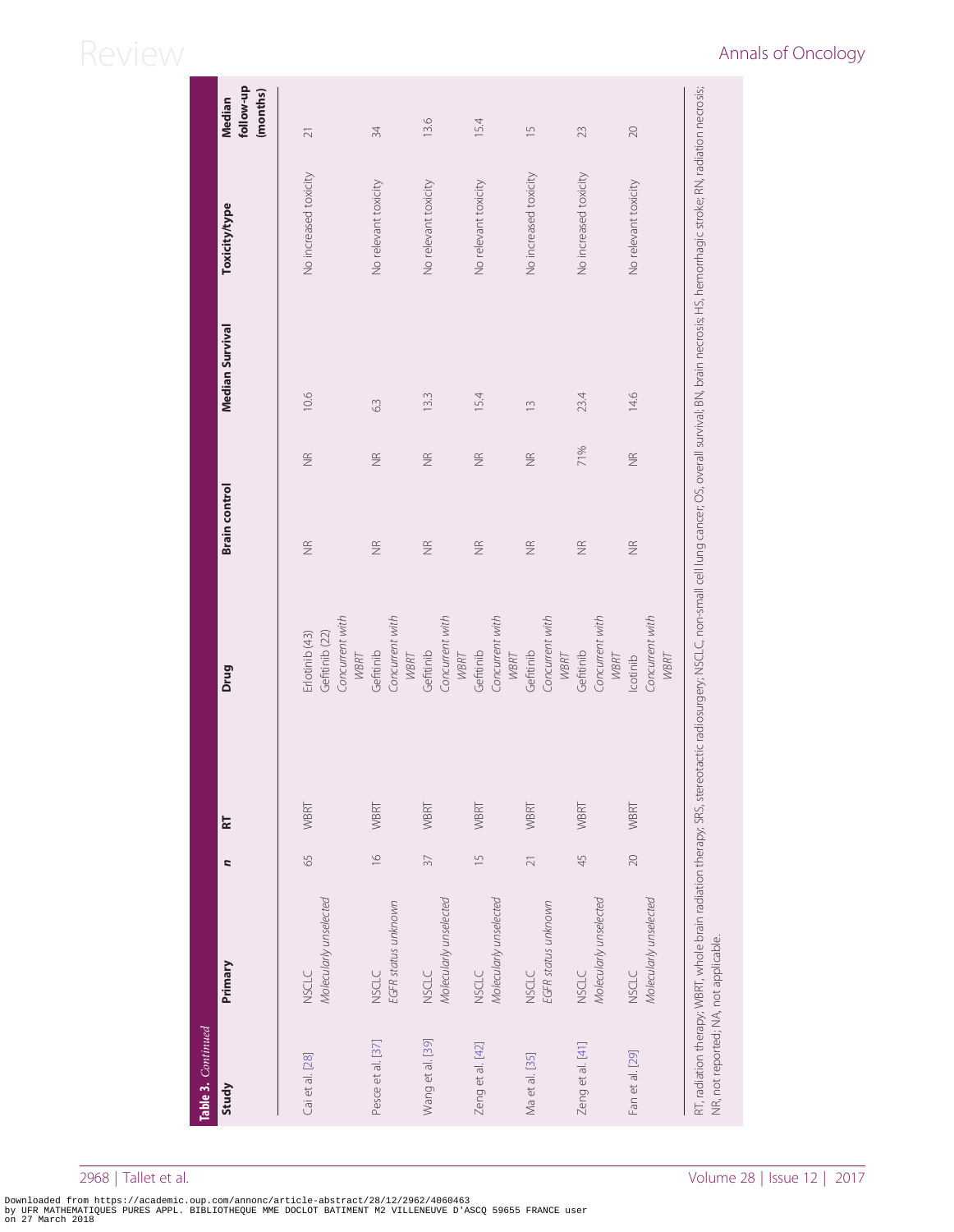## Annals of Oncology  $\mathsf{Review}$

| Table 4. Multi-kinase inhibitors and RT |            |                           |                     |                                                            |                                             |                                                           |                                |                                        |
|-----------------------------------------|------------|---------------------------|---------------------|------------------------------------------------------------|---------------------------------------------|-----------------------------------------------------------|--------------------------------|----------------------------------------|
| <b>Study</b>                            | Primary n  |                           | <b>RT</b>           | <b>Drug</b>                                                | <b>Brain control</b>                        | <b>Median survival</b>                                    | <b>Toxicity</b>                | <b>Median</b><br>follow-up<br>(months) |
| Bates et al. [52]                       | <b>RCC</b> | 25 KI: 7<br>No KI: 18     | WBRT (5)<br>SRS (2) | Sorafenib<br>Sunitinib<br>Pazopanib<br>temsirolimus        | <b>NS</b>                                   | <b>NS</b>                                                 | No increased toxicity          | <b>NR</b>                              |
| Verma et al. [56]                       | <b>RCC</b> | 81<br>KI: 40<br>No KI: 41 | SRS                 | Sorafenib<br>Sunitinib<br>Before BM<br>After BM<br>No TKI  | $1-y: 53%$<br>1-y: 90%<br>1-y: 74%          | Better in patients<br>receiving TKI at<br>the onset of BM | No increased toxicity          | 5.4                                    |
| Cochran et al. [53]                     | <b>RCC</b> | 61<br>KI: 24<br>No KI: 37 | SRS                 | <b>TKI</b><br>mTORi<br>bevacizumab                         | 1-y LC: 93.3%<br>(versus 60%<br>without TT) | 16.6 mo (versus 7.2<br>mo without TT)                     | No increased toxicity          | <b>NR</b>                              |
| Staehler et al. [54]                    | <b>RCC</b> | 51                        | SRS                 | Sorafenib (29)<br>Sunitinib (22)                           | 1-y: 100%<br>2-y: 96.6%                     | $11.1 \text{ mo}$                                         | 3 seizures<br>1 BH gr5         | 14.7                                   |
| Staehler et al. [55]                    | <b>RCC</b> | $\overline{3}$            | <b>WBRT</b>         | Sunitinib                                                  | <b>NR</b>                                   | <b>NR</b>                                                 | No increased toxicity          | 14.3                                   |
| Wuthrick et al. [58]                    | multiple   | 15                        | <b>WBRT</b><br>PBRT | Sunitinib                                                  | <b>NR</b>                                   | <b>NA</b>                                                 | 2 grade 3 fatigue              | 34.2                                   |
| Langrand-Escure<br>et al. [57]          | <b>RCC</b> | 20                        | <b>WBRT</b>         | Sunitinib<br>Sorafenib<br>Axitinib<br>mTORi<br>bevacizumab | <b>NR</b>                                   | <b>NR</b>                                                 | 2 grade 3:<br>Confusion<br>IHT | 9.5                                    |

BH, brain hemorrhage (supposed due to systemic progression); IHT, intracranial hypertension; RT, radiation therapy; RCC, renal cell carcinoma; WBRT, whole brain radiation therapy; SRS, stereotactic radiosurgery; PBRT, partial brain radiotherapy; NR, not reported; NS, not significant; NA, not applicable; TKI, tyrosine kinase inhibitors; mTORi, mammalian target of rapamycin inhibitors.

In murine experimental models, low doses of ionizing radiation have indeed been shown to promote tumor growth and metastasis through VEGFR2 activation. Prior use of TKI targeting VEGFR prevented this effect [[50\]](#page-13-0).

Data from retrospective studies assessing the multi-kinase in-hibitors (mKI) impact on LC and survival are conflicting [\[52–56](#page-13-0)] (Table 4). Nonetheless, they all agree on a good toxicity profile of the combination, allowing the continuation of this systemic treatment when brain RT is considered.

Three studies retrospectively compared BM patients treated with brain RT with or without mKI [\[52](#page-13-0), [53,](#page-13-0) [56\]](#page-13-0). Whatever the RT scheme (WBRT, SRS, or both), the combined therapy was safely administered without significantly increased toxicity compared with patients treated with RT alone. Concurrent mKI use seemed to improve LC in only one out of these three studies [[53](#page-13-0)], improving median survival in two reports [[53](#page-13-0), [56\]](#page-13-0); in the Verma et al.'s study, there was an imbalance for further systemic treatment between the groups [\[56](#page-13-0)]. An improved OS was observed only in the group taking TKI at the onset of BM, but not in those developing BM while on mKI.

Four other studies retrospectively analyzed BM patients treated with brain RT and combined KI, without control group [[54,](#page-13-0) [55,](#page-13-0) [57,](#page-13-0) [58](#page-13-0)]. Two of them found that both SRS and WBRT did not enhance the adverse effects of mKI, although one among 22 patients treated with sunitinib and SRS experienced fatal bleeding while on treatment with sunitinib 3 months after SRS [\[54,](#page-13-0) [55\]](#page-13-0). In one another study, 7 out of 15 patients (47%) experienced grade 3 toxicity, only two were thought to be attributable to the combination treatment (fatigue) [\[58](#page-13-0)]. The fourth study reported two grade 3 toxicities (10%) in patients treated with mKI and WBRT (one confusional state, and one intracranial hypertension). Two trials reporting RRs found excellent LC with SRS-mKI combination, whereas sunitinib and WBRT combination achieved partial response in 20% of patients [[54,](#page-13-0) [58\]](#page-13-0).

In summary, there is no definitive argument to conclude on the efficacy/toxicity ratio of RT and mKI.

#### Anti-angiogenic agents

The combination of anti-angiogenic agents with RT had initially been avoided due to the potential risk of brain hemorrhage. Subsequently, some studies (particularly in primary brain tumors), proved its safety, with some efficacy on tumor control. The anti-angiogenic agents and RT combination was thus considered with the objective to increase tumor brain control.

Anti-angiogenic agents mainly act through vascular endothelial growth factor (VEGF) inhibition. Their objective is to deprive the tumor of oxygen and nutrients. However, many other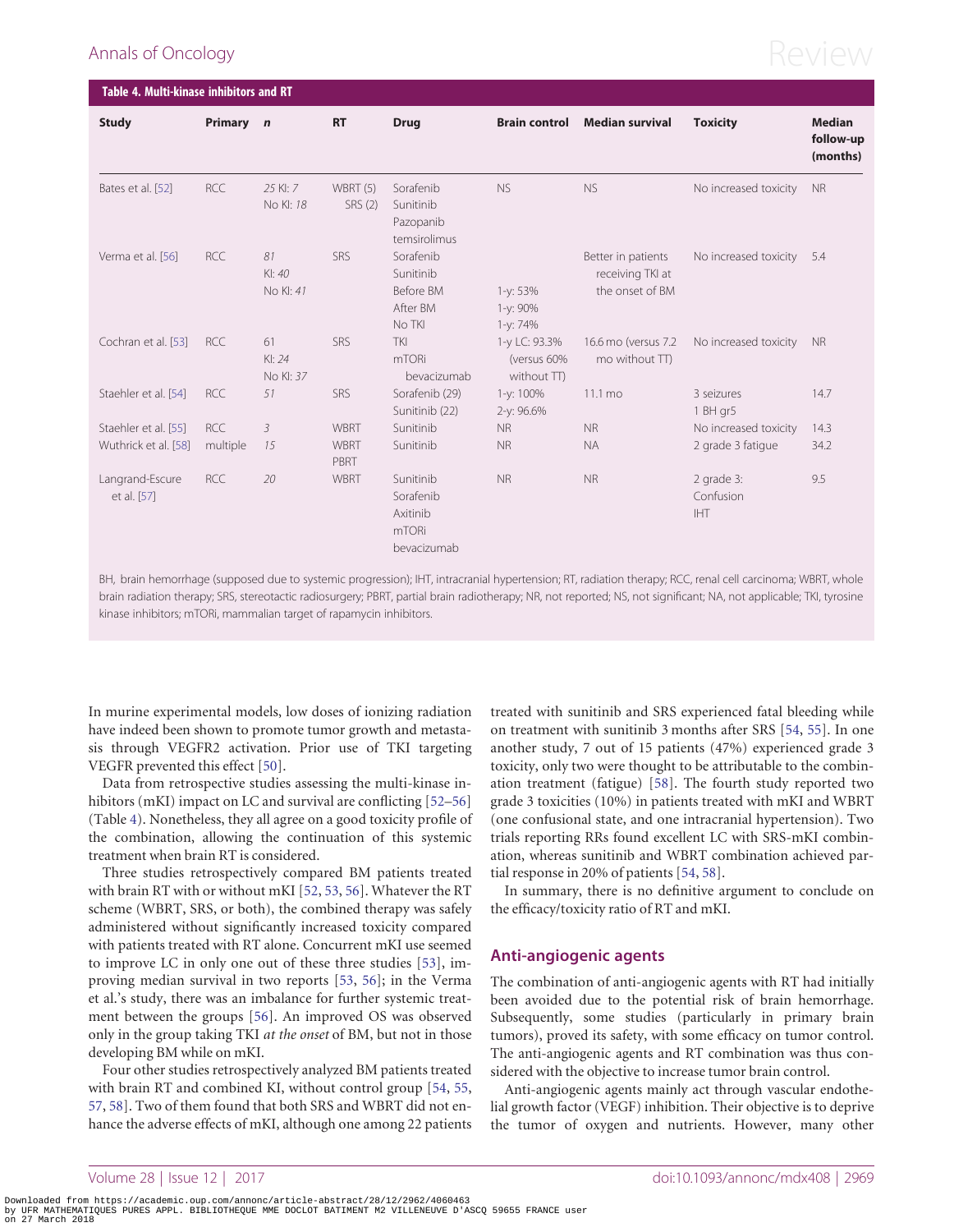signaling pathways, some of them radiation-activated, are able to promote angiogenesis, thus, the optimal use of anti-angiogenic agents, including as radiosensitizers, remains a wide field to be elucidated. Experimental studies showed that the advantage of antiangiogenic agents given concomitantly with RT partly relies on their ability to modify the neo-vasculature structure, becoming less 'anarchic', at least during a critic period (named 'normalization window'), in which hypoxia could be decreased, allowing enhancement of RT anti-tumor activity [[59,](#page-13-0) [60\]](#page-13-0). Other mechanisms leading to increased tumor cells apoptosis have also been described [[61,](#page-13-0) [62\]](#page-13-0).

Bevacizumab combined with focal brain RT has been shown to improve progression-free survival in primary brain tumors [[63,](#page-13-0) [64](#page-13-0)]. Its efficacy and safety profile have been suggested in a phase I study when combined with WBRT in BMs patients [\[65](#page-13-0)]. To our knowledge, there is no more advanced study relative to this treatment combination in the setting of BMs.

### Anti-HER2

Trastuzumab. Curie Institute retrospectively assessed 31 HER2+ breast cancer (BC) patients with BMs receiving WBRT and Trastuzumab concomitantly [\[66](#page-13-0)]. The median time to progression was 10.5 months. A complete resolution of symptoms was observed for 74.2% of the patients. Six patients (19.4%) had a complete radiological response, and partial response was achieved in 17 patients (54.8%). Treatment was well tolerated, only 7 patients (23%) had nausea grade 1 and 2, asthenia and headache. The passage of Trastuzumab through the blood–brain barrier into the cerebrospinal fluid (CSF) could be improved after radiotherapy. Stemmler et al., found a ratio serum/CSF of 420 : 1 in 5 patients irradiated in the brain against 76 : 1 in 3 patients without brain RT [[67](#page-13-0)]. These results suggest a potential tumor response benefit of trastuzumab continued during radiotherapy.

Lapatinib. A phase 1 trial attempted to define the maximum tolerated dose of concurrent lapatinib with WBRT. This trial was not conclusive due to important toxicity other than neurologic. However, among 28 assessable patients, the brain objective RR was 79% [\[68](#page-13-0)]. The data of the phase II WBRT concurrently administered with lapatinib in patients with BM from  $HER2 + BC$ are pending for 2018.

Yomo et al.  $[69]$  $[69]$  retrospectively analyzed 40 HER2+ BC patients treated with  $(n = 26)$  or without  $(n = 14)$  lapatinib. The median follow-up time after SRS was 10.3 months. There was no significant difference in OS between the two groups but the lapatinib group was associated with an improved 1-year LC rate (86% versus 69%;  $P < 0.001$ ), which suggests a synergic action of lapatinib and SRS. Tolerance was acceptable.

T-DM1. There is a strong rationale supporting the combination of antibodies–drug conjugates (ADCs) and RT, since ADCs are considered to specifically target cancer cells (overexpressing targeted antigen).There is no pre-clinical available data about the combination of radiotherapy and T-DM1. Clinical data remain scarce, mainly based on case reports. While T-DM1 associated with WBRT showed encouraging RR without side-effects [[70](#page-13-0), [71](#page-13-0)], three case reports raised the problem of recall effect in patients previously treated with SRS, then with T-DM1 [\[72–74](#page-13-0)].

Carlson et al. reported a high number of significant RN, in a series of seven patients with BM from HER2+ BC, treated with T-DM1 and SRS. Four out of seven patients experienced shortly after T-DM1 infusion, a symptomatic cerebral edema. One patient had to undergo resection of a metastasis and pathology revealed severe RN with no viable tumor cells [[72\]](#page-13-0). Recently, Mitsuya et al. reported on two cases of RN aggravation, far away from SRS delivery, at the time of T-DM1 initiation [[74\]](#page-13-0). A significant number of RN has been reported in a series of eight patients treated with T-DM1 concomitant with SRS for HER2+ BC BM.

In summary, keeping in mind the paucity of data, LC was commonly improved with anti-HER2 agents associated with RT, but, whereas the association of Trastuzumab and RT has not shown any tolerance issue, as well as lapatinib combined with SRS or T-DM1 combined with WBRT, concomitant delivery of SRS with T-DM1 or lapatinib with WBRT should require caution [[68,](#page-13-0) [73\]](#page-13-0).

### RT and immune checkpoint blockade

RT is well known to induce immunological changes both in the tumor and in its microenvironment (through the promotion of effector immune cells recruitment), and to potentially induce systemic responses due to anti-tumor immunity promotion ('abscopal' effect), via several mechanisms, including enhancement of tumor antigens release, exposure of novel tumor antigens, increase of immunogenic cell death, and increase of pro-inflammatory cytokines activating T cells [\[75](#page-13-0)]. Through its action, particularly on the tumor microenvironment, RT might 'facilitate' immunotherapies such as ICI, but has also immunosuppressive effects [[75\]](#page-13-0). Recent pre-clinical studies have suggested a synergy between RT and immunotherapies [[76–79](#page-13-0)], potentially more efficient when ICI is not delayed after the RT completion [[76\]](#page-13-0). The efficiency of RT and ICI combination is currently under investigation, in order to identify the optimal timing of the combination, the optimal RT dose per fraction and the effect of the combination according to the irradiated site [\[80\]](#page-13-0).

Most available clinical studies are retrospective. They included melanoma BM patients, mainly treated with Ipi (a fully human monoclonal antibody that promotes anti-tumor T cells) and RT (mainly SRS). These studies suggested an increased OS with the combined treatment (specifically when Ipi was administered concurrently with RT), without increased toxicity, although delayed RN, intra-tumor hemorrhage and edema remain to be fully assessed [[81](#page-13-0)–[87\]](#page-13-0) (Table [5](#page-9-0)).

### $SRS+/-$  Ipi

Four studies retrospectively compared patients treated with SRS with or without Ipi [[83–86\]](#page-13-0). Three of them compared LC, as well as toxicity and response rates [[84–86\]](#page-13-0). RRs as well as toxicity were similar between patients treated with SRS with or without Ipi. All the four studies compared median survivals; two of them found comparable survival outcomes [\[84](#page-13-0), [85](#page-13-0)]; two other studies found improved median survival in patients treated with Ipi, possibly suggesting that an optimal timing of the combination might have an impact on patient outcome.

Four studies investigated the impact of Ipi administration timing relative to RT [\[82](#page-13-0), [83,](#page-13-0) [85,](#page-13-0) [86](#page-13-0)]. Two studies found a positive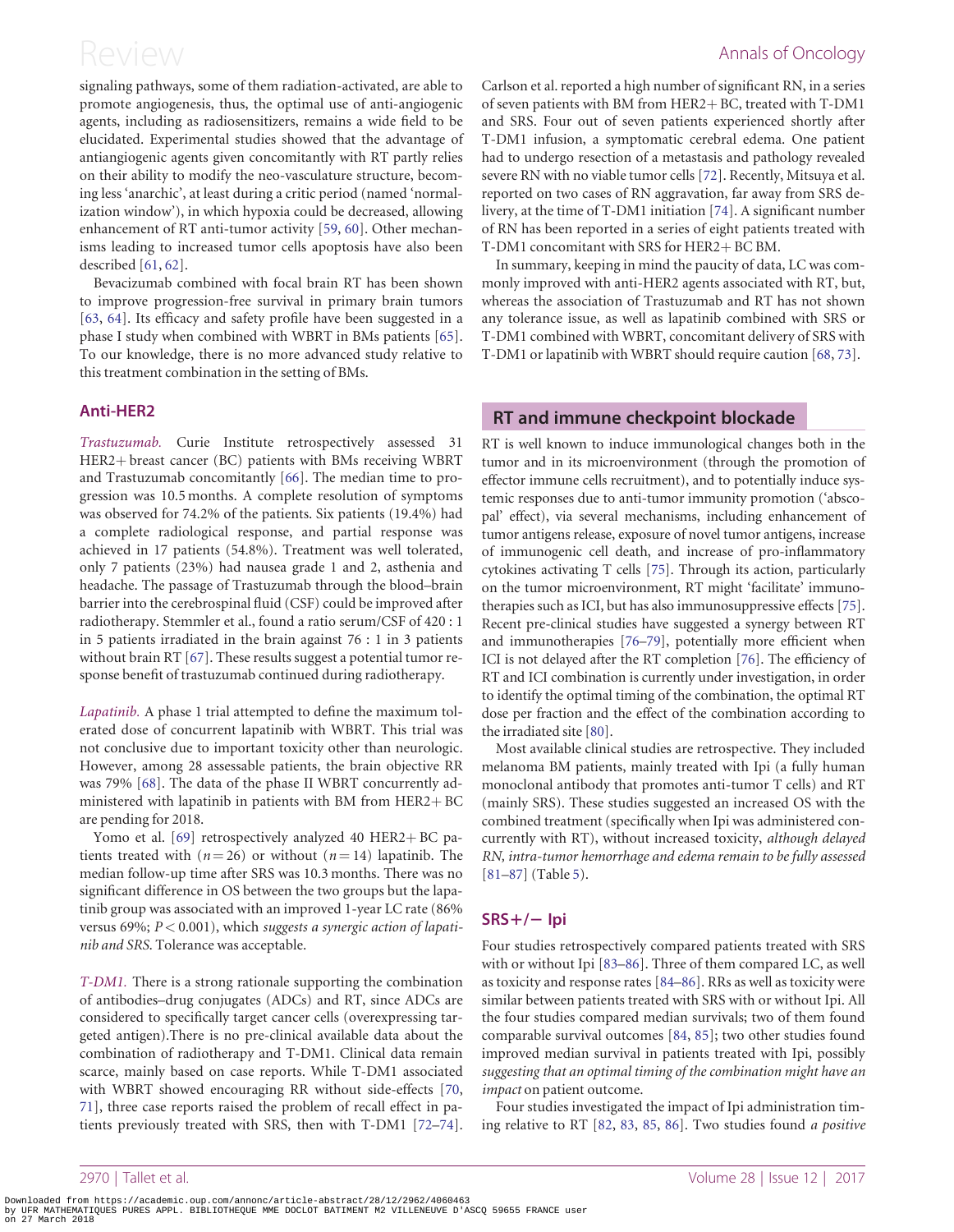| Table 5. Immune checkpoint Inhibitors and RT |                   |                          |                       |                                                                                            |                                                |                             |                                                                          |                                                                                                                                                                                                                      |                                 |
|----------------------------------------------|-------------------|--------------------------|-----------------------|--------------------------------------------------------------------------------------------|------------------------------------------------|-----------------------------|--------------------------------------------------------------------------|----------------------------------------------------------------------------------------------------------------------------------------------------------------------------------------------------------------------|---------------------------------|
| Study                                        | Primary           | u                        | <b>ZE</b>             | Drug                                                                                       | <b>Brain control</b>                           |                             | Median survival                                                          | Toxicity                                                                                                                                                                                                             | follow-up<br>(months)<br>Median |
| Patel et al. [85]                            | Melanoma          | $\gtrsim$                | SRS                   | 12 before SRS<br>SRS<br>Ipilimumab<br>7 after SRS<br>eduring                               | versus SRS alone<br>Not improved               |                             | Not improved versus<br>(8 versus 9.1 mo)<br>SRS alone                    | No increased toxicity                                                                                                                                                                                                | 73                              |
| Knisely et al. [83]                          | Melanoma          | $\geq$                   | SRS                   | 11 before SRS<br>Ipilimumab<br>16 after SRS<br>$27 + SRS$                                  | Brain<br>37%                                   | oca <br>$\frac{\alpha}{2}$  | (versus 4.9 without ipi)<br>No $\neq$ before/after<br>21.3 <sub>mo</sub> | $\widetilde{\Xi}$                                                                                                                                                                                                    | $\widetilde{\Xi}$               |
| Silk et al. [86]                             | Melanoma          | $\gtrsim$                | WBRT (16)<br>SRS (17) | 12 before RT<br>Ipilimumab<br>21 after RT<br>$33 + RT$ :                                   | Not significantly<br>increased in<br>lpi group |                             | (versus 5.3 without ipi)<br>18.3 mo<br>18.4 mo<br>8.1 mo                 | No neuro-toxicity (ipi)                                                                                                                                                                                              | $\supseteq$                     |
| Mathew et al. [84]                           | Melanoma          | 58                       | SRS                   | 33 without ipi<br>7 during SRS<br>10 after SRS<br>4 before SRS<br>Ipilimumab<br>$25 + SRS$ |                                                | 63%<br>65%                  | $(OS6 \text{ mol})$<br>46% (NS)<br>56%                                   | No increased toxicity                                                                                                                                                                                                | $\circ$                         |
| Kiess et al. [82]                            | Melanoma          | $\beta p$                | SRS                   | 15 during SRS,<br>19 before SRS,<br>Ipilimumab<br>12 after SRS                             | brain<br>31%<br>36%<br>8%                      | 100%<br>Local<br>87%<br>89% | $(1-y$ OS)<br>65%<br>40%<br>56%                                          | before SRS: ITH (13%/0 <sup>ª</sup> ), seizure (13%/0 <sup>ª</sup> )<br>during SRS : no relevant toxicity<br>after SRS: ITH (6/3 <sup>ª</sup> )                                                                      | 22                              |
| Tazi et al. [87]                             | Melanoma          | $\overline{\mathcal{L}}$ | SRS                   | During or after SRS<br>lpilimumab                                                          |                                                |                             | 3-y OS: 50%<br>16.5 mo                                                   | No increased toxicity                                                                                                                                                                                                | $\frac{\alpha}{2}$              |
| Gerber et al. [88]                           | Melanoma          | 13                       | WBRT                  | <b>WBRT</b><br>4 before WBRT<br>3 after WBRT<br>Ipilimumab<br>6 during                     | 56%                                            |                             | $4 \text{mO}$                                                            | 100% new or worsening ITH<br>1 grade 3 cognitive change                                                                                                                                                              | 4                               |
| Cohen-Inbar<br>et al. [89]                   | Melanoma          | 46                       | SRS                   | 32 during/after SRS<br>14 before SRS<br>Ipilimumab                                         | 33.6%<br>50.4%                                 | 16.5%<br>72.6%              | 13.8 mo<br>6.4 mo                                                        | RN and post-SRS edema increased<br>when Ipi was administered<br>during or after SRS                                                                                                                                  | 7.9                             |
| Alomari et al. [90]                          | Melanoma<br>NSCLC | $\sim$                   | SRS                   | Pembrolizumab<br>ipilimumab<br>Nivolumab +                                                 | 100%                                           |                             | $\frac{1}{2}$                                                            | pseudo clinical and radiological progression                                                                                                                                                                         | $\circ$                         |
| Ahmed et al. [91]                            | Melanoma          | $26$                     | SRS                   | During (washout 6d)/<br>before/after<br>Nivolumab                                          | $(1-\gamma)$<br>53%                            | $(1-\gamma)$<br>85%         |                                                                          | Grade 3 oedema: 10%<br>ITH: 5%                                                                                                                                                                                       | 94                              |
| $a$ x%/x%= grade 3/grade 4.                  |                   |                          |                       |                                                                                            |                                                |                             |                                                                          | ipi, ipilimumab; RT, radiation therapy; SRS, stereotactic radiosurgery; OS, overall survival; WBRT, whole-brain radiation therapy; NSCLC, non-small-cell lung cancer; NR, not reported; NS, non-significant; NA, not |                                 |

Downloaded from https://academic.oup.com/annonc/article-abstract/28/12/2962/4060463 by UFR MATHEMATIQUES PURES APPL. BIBLIOTHEQUE MME DOCLOT BATIMENT M2 VILLENEUVE D'ASCQ 59655 FRANCE user on 27 March 2018

## <span id="page-9-0"></span>Annals of Oncology  $\mathsf{Reviv}$

applicable; ITH, intra-tumor hemorrhage. applicable; ITH, intra-tumor hemorrhage.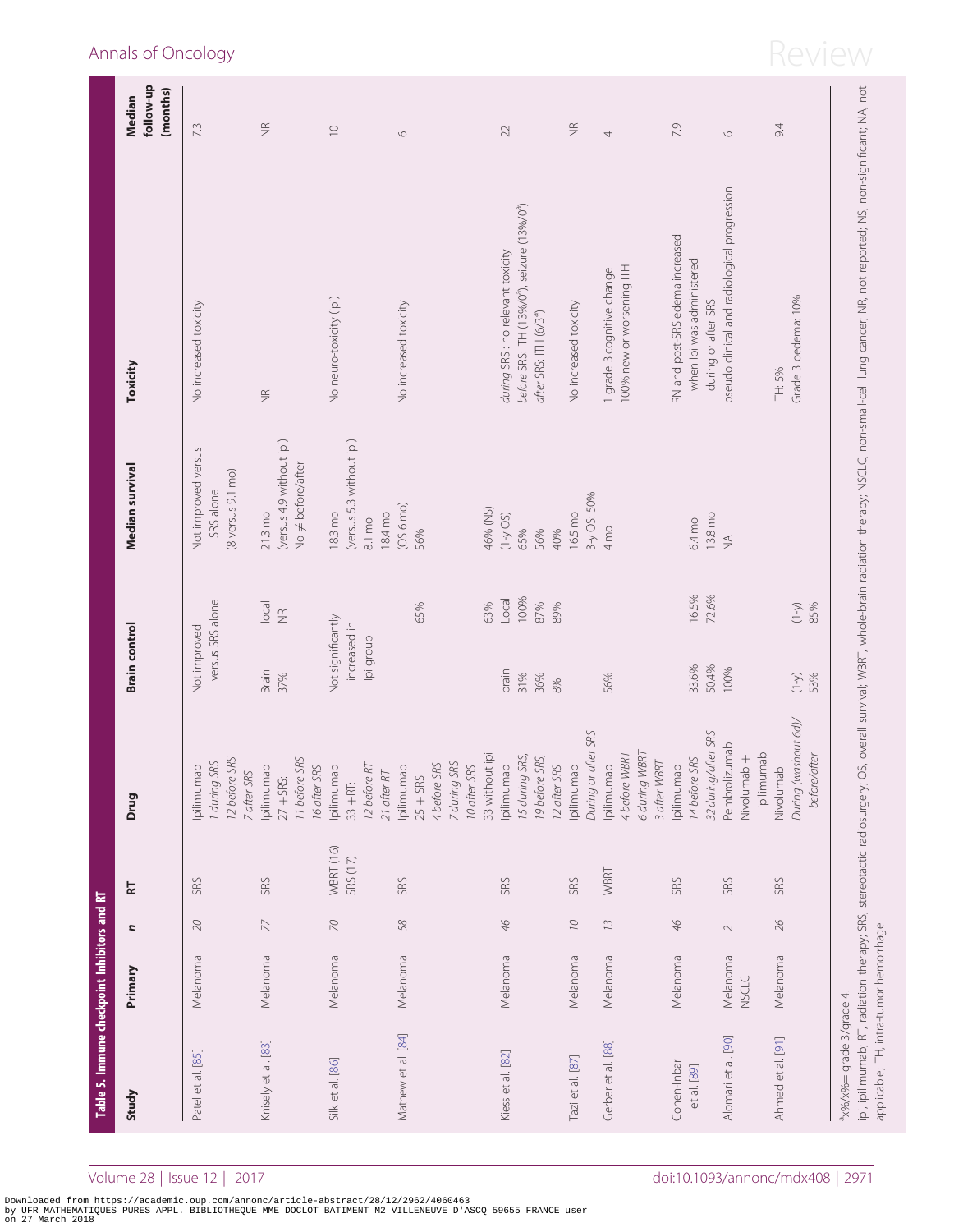<span id="page-10-0"></span>

| <b>Pharmaceutic</b>      |                            | Study reference RT scheme and drug                                | <b>Title</b>                                                                                                                                                                           | <b>State</b>           |
|--------------------------|----------------------------|-------------------------------------------------------------------|----------------------------------------------------------------------------------------------------------------------------------------------------------------------------------------|------------------------|
| class                    |                            |                                                                   |                                                                                                                                                                                        |                        |
| <b>BRAF-I</b>            | NCT01721603                | SRS, dabrafenib                                                   | A phase 2 prospective trial of dabrafenib with stereotac-<br>tic radiosurgery in BRAFV600E melanoma brain<br>metastases                                                                | Completed              |
|                          | NCT02974803                | SRS, dabrafenib and trametinib                                    | Concurrent dabrafenib and trametinib with sterotactic<br>radiation in patients with BRAF mutation-positive ma-<br>lignant melanoma and brain metastases                                | Not yet recruiting     |
| TKIs                     | NCT01130779<br>NCT02882984 | WBRT/SRS, erlotinib<br>WBRT/HFSRS, gefitinib/<br>tarceva/lcotinib | The continuation of erlotinib<br>Hypofractionated brain radiation in EGFR-mutated<br>adenocarcinoma cranial disease (hybrid)                                                           | Unknown<br>Recruiting  |
|                          | NCT01234740                | WBRT/SRS, bafetinib                                               | Bafetinib in treating patients with recurrent high-grade<br>glioma or brain metastases                                                                                                 | Completed              |
| Multi-Kl                 | NCT00981890                | SRS, sunitinib                                                    | Stereotactic radiosurgery with sunitinib for brain<br>metastases                                                                                                                       | Active, not recruiting |
|                          | NCT02019576                | SRS, sunitinib                                                    | Stereotactic radiotherapy for metastatic kidney cancer<br>being treated with sunitinib                                                                                                 | Recruiting             |
|                          | NCT01276210                | SRS, sorafenib                                                    | Sorafenib tosylate and stereotactic radiosurgery in treat-<br>ing patients with brain metastases                                                                                       | Active, not recruiting |
|                          | NCT02132598                | WBRT/SRS, cabozantinib                                            | Trial of cabozantinib (XL184) in non-small cell lung can-<br>cer with brain metastases                                                                                                 | Recruiting             |
| Antiangiogenic<br>agents | NCT02672995                | SRS, bevacizumab                                                  | Fractionated stereotactic radiosurgery with concurrent<br>bevacizumab for brain metastases: a phase I dose-es-<br>calation trial                                                       | Recruiting             |
|                          | NCT02162537                | WBRT/SRS, cisplatine-<br>permetrexed-bevacizumab                  | Multicentric, randomized, Phase III Trial Comparing 2<br>strategies in patients with non-squamous non-small<br>cell lung cancer with asymptomatic                                      | Recruiting             |
| Anti-HER2                | NCT01622868                | WBRT/SRS, lapatinib ditosylate                                    | Whole-brain radiation therapy or stereotactic radiosur-<br>gery with or without lapatinib ditosylate in treating<br>patients with brain metastasis From HER2-positive<br>breast cancer | Recruiting             |
| Anti-CTLA4               | NCT02097732                | SRS, ipilimumab                                                   | Ipilimumab induction in patients with melanoma brain<br>metastases receiving stereotactic radiosurgery                                                                                 | Active, not recruiting |
|                          | NCT02662725                | SRS, ipilimumab                                                   | Ipilimumab combined with a stereotactic radiosurgery<br>in melanoma patients with brain metastases                                                                                     | Completed              |
|                          | NCT01703507                | SRS, ipilimumab                                                   | Phase I Study of Ipilimumab Combined With Whole<br>Brain Radiation Therapy or Radiosurgery for<br>Melanoma                                                                             | Active, not recruiting |
|                          | NCT01950195                | SRS, ipilimumab                                                   | A Pilot Study of stereotactic radiosurgery combined with<br>ipilimumab in patients with newly diagnosed melan-<br>oma metastases in the brain and spine                                | Terminated             |
|                          | NCT02107755                | SRS, ipilimumab                                                   | Stereotactic radiation therapy and ipilimumab in treating<br>patients with metastatic melanoma                                                                                         | Active, not recruiting |
| Anti-PD-1                | NCT02716948                | SRS, nivolumab                                                    | A Pilot Study of stereotactic radiosurgery combined with<br>nivolumab in patients with newly diagnosed melan-<br>oma metastases in the brain and spine                                 | Recruiting             |
|                          | NCT02696993                | SRS/WBRT, nivolumab/<br>ipilimumab                                | Trial of nivolumab with radiation or nivolumab and ipili-<br>mumab with radiation for the treatment of intracra-<br>nial metastases from non-small cell lung cancer                    | Recruiting             |
|                          | NCT02978404                | SRS, nivolumab                                                    | Combining radiosurgery and nivolumab in the treat-<br>ment of brain metastases                                                                                                         | Not yet recruiting     |
|                          | NCT02858869                | SRS, pembrolizumab                                                | Pembrolizumab and stereotactic radiosurgery for melan-<br>oma or non-small cell lung cancer brain metastases                                                                           | Recruiting             |
|                          | NCT02886585                | SRS, pembrolizumab                                                | Pembrolizumab in central nervous system metastases                                                                                                                                     | Recruiting             |
| Anti-PD-L1               | NCT02669914                | WBRT/SRS, durvalumab                                              | MEDI4736 (durvalumab) in patients with brain metastasis<br>from epithelial-derived tumors                                                                                              | Recruiting             |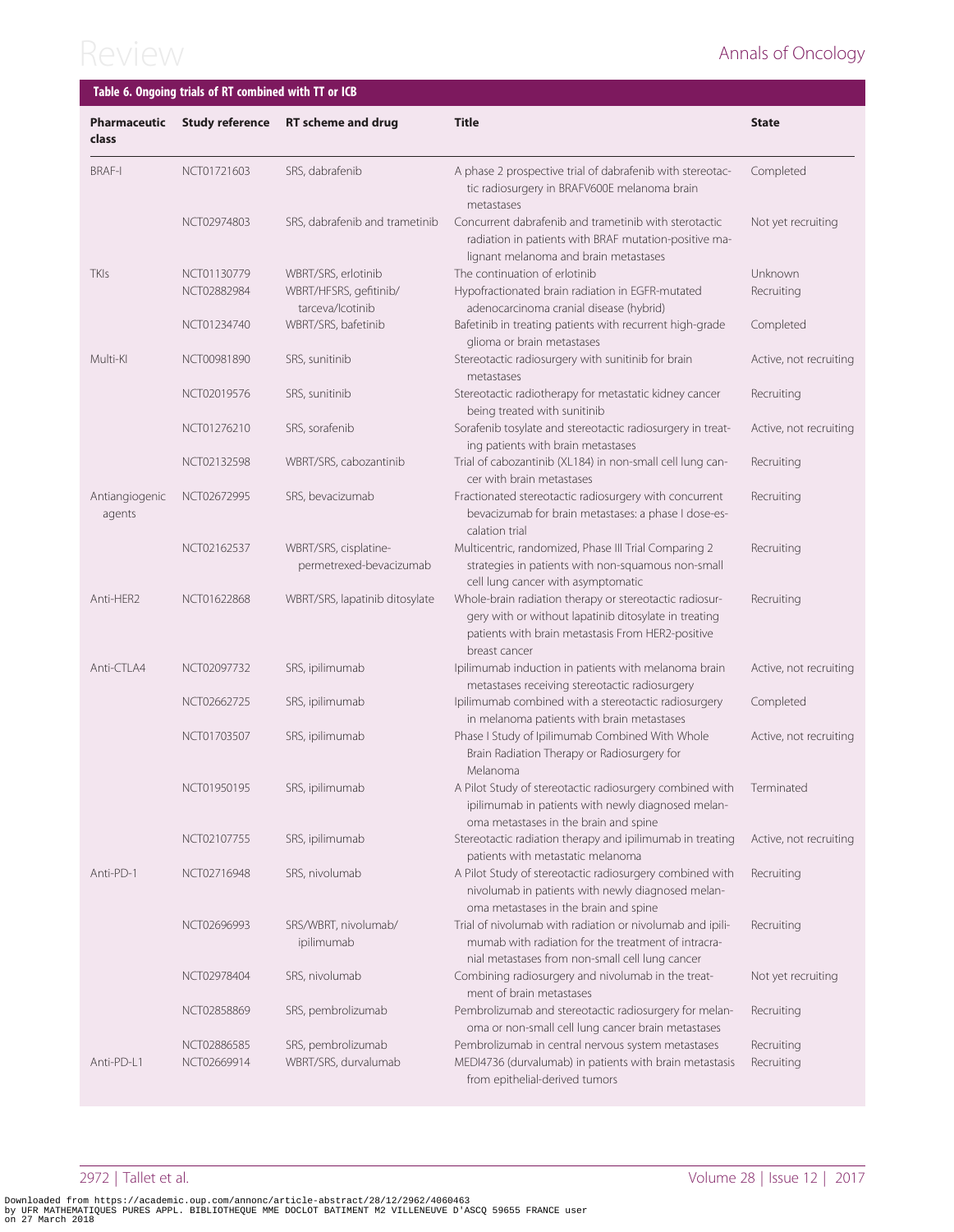<span id="page-11-0"></span>impact on survival in patients treated with Ipi during or after RT [\[82](#page-13-0), [86](#page-13-0)]. One study found that OS seemed improved in patients treated with Ipi within 14 days of RT [\[85](#page-13-0)], and another study found no difference in survival whether the drug was started before or after SRS [\[83\]](#page-13-0).

Studying 46 patients treated with SRS plus Ipi, Kiess et al. [\[82](#page-13-0)] observed an increase in BM diameter in 50% of patients receiving Ipi during or after SRS (in patients receiving Ipi after SRS, BM increase occurred only after Ipi introduction). Grade 3 and 4 toxicities were observed in 20% of patients (Table [5\)](#page-9-0), and were slightly more frequent in patients receiving Ipi during SRS.

#### $Ipi+/-$  SRS

One study retrospectively compared 31 patients treated with Ipi with or without SRS [\[87](#page-13-0)]. The authors found no increased toxicity with the addition of SRS to Ipi, and no median survival difference between the two groups.

#### Clinical reports without 'comparison' arm

Du Four et al. reported on three patients experiencing an RN after brain RT (SRS with or without WBRT), combined with Ipi started either before or a few months after RT [[81\]](#page-13-0). Gerber et al. retrospectively analyzed 13 patients treated with concurrent WBRT and Ipi (within 30 days of one another) [\[88](#page-13-0)]. Only early toxicity was reported. They observed one grade 3 cognitive change during WBRT in a patient suffering from acute seizure and subsequent hemorrhage during WBRT. All patients with follow-up imaging had new or worsening (mainly asymptomatic) intra-tumor hemorrhage, leading the authors to require further prospective studies of combined WBRT and ipi. Recently, Cohen-Inbar et al. reported a retrospective series of 46 patients, strongly suggesting that delivering SRS before or during Ipi treatment could enhance both efficacy and toxicity [\[89](#page-13-0)].

In summary, the retrospective design of these small sample size series does not allow either to definitely conclude on the impact of Ipi on the survival of melanoma BM patients treated with RT, or to categorically indicate an optimal administration sequence. Nonetheless, giving the amount of evidence that RT acts as an immune-modulator, and on the fact that a limited proportion of patients will respond to ICI alone, the combination of RT and ICI deserves intensive further exploration, and results of ongoing studies are eagerly awaited.

Two retrospective studies reported the outcome of BM patients treated with SRS and PD-1 (Programmed death-1) monoclonal antibodies (mAb) (targeting the PD-1 human cell-surface receptor, expressed on activated T-cells, and leading to T-cell effector function suppression when engaged by its ligand) [\[90](#page-14-0), [91\]](#page-14-0). In two cases of patients treated with SRS followed by PD-1 mAb therapy (Pembrolizumab or Nivolumab + Ipi), Alomari et al. observed, shortly after PD-1 mAb introduction, a clinical and radiological pseudo-progression of the recently treated BM, which, on pathologic examination, proved to be radiation-induced changes with no viable tumor cells, assumed to be an accelerated response to SRS [\[91](#page-14-0)]. The concomitant use of PD-1 mAb and SRS has been suggested to improve distant intra-cranial control compared with the concomitant use of anti-CTLA4 and SRS, this remains to be confirmed [\[90](#page-14-0)]. Interestingly, but using a debatable endpoint,

(the 'early radiographic response'), Qian et al. [\[92](#page-14-0)] suggested different profiles of response combining SRS with Ipi versus nivolumab and pembrolizumab.

### **Discussion**

#### Conclusion

Overall, studies assessing RT and systemic agent combination are currently mainly focused on the concomitant use of TT or ICI and SRS, since SRS nowadays seems to supplant WBRT in BM RT. Most of available studies appear to advocate for TT or ICI combination with RT, without altering the clinical safety profiles, allowing the maintenance of systemic treatments when SRS is considered. Moreover, RR assessment has to be standardized, better using the Response Assessment in Neuro-Oncology (RANO) group [\[93](#page-14-0)], to actually assess the impact of combined therapies. Further investigations are warranted, with longer follow-up, and better understanding of RT-immune effects. Numerous prospective studies are ongoing (Table [6](#page-10-0)), with the objective to better define the safety of these combinations. Cognitive functions, health-related quality of life and RN risk remain to be assessed. The results of prospective studies are awaited in order to complete and validate the above discussed retrospective data.

### Funding

None declared.

### **Disclosure**

The authors have declared no conflicts of interest.

### References

- 1. Nabors LB, Portnow J, Ammirati M et al. Central nervous system cancers, version 2.2014. Featured updates to the NCCN Guidelines. J Natl Compr Canc Netw 2014; 12: 1517–1523.
- 2. Kumari A, Simon SS, Moody TD et al. Immunomodulatory effects of radiation: what is next for cancer therapy? Future Oncol 2016; 12: 239–256.
- 3. Kohutek ZA, Yamada Y, Chan TA et al. Long-term risk of radionecrosis and imaging changes after stereotactic radiosurgery for brain metastases. J Neurooncol 2015; 125: 149–156.
- 4. Chung EJ, Brown AP, Asano H et al. In vitro and in vivo radiosensitization with AZD6244 (ARRY-142886), an inhibitor of mitogen-activated protein kinase/extracellular signal-regulated kinase 1/2 kinase. Clin Cancer Res 2009; 15: 3050–3057.
- 5. Sambade MJ, Peters EC, Thomas NE et al. Melanoma cells show a heterogeneous range of sensitivity to ionizing radiation and are radiosensitized by inhibition of B-RAF with PLX-4032. Radiother Oncol 2011; 98: 394–399.
- 6. Anker CJ, Ribas A, Grossmann AH et al. Severe liver and skin toxicity after radiation and vemurafenib in metastatic melanoma. J Clin Oncol 2013; 31: e283–e287.
- 7. Harding JJ, Barker CA, Carvajal RD et al. Cutis verticis gyrata in association with vemurafenib and whole-brain radiotherapy. J Clin Oncol 2014; 32: e54–e56.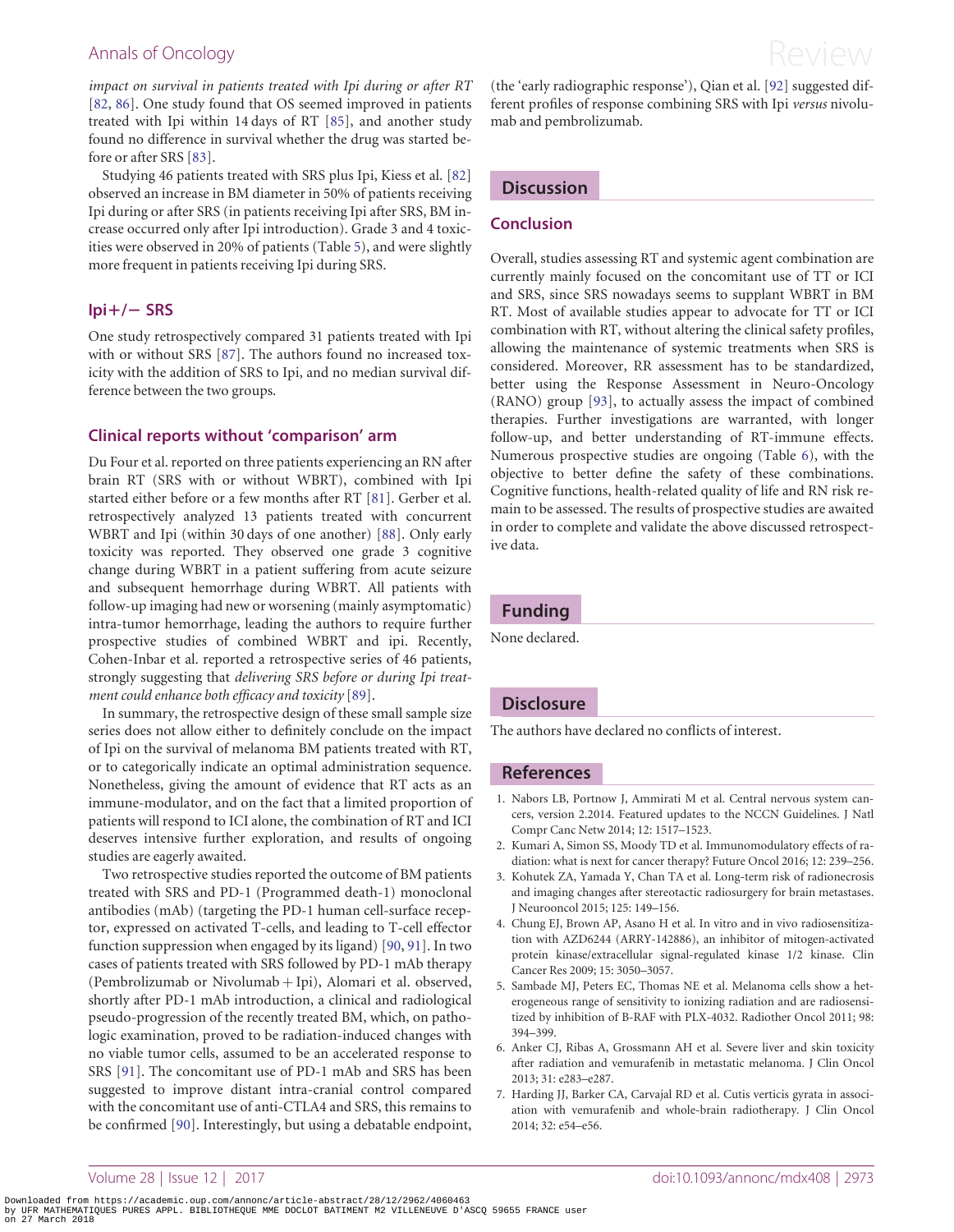- <span id="page-12-0"></span>8. Hecht M, Zimmer L, Loquai C et al. Radiosensitization by BRAF inhibitor therapy-mechanism and frequency of toxicity in melanoma patients. Ann Oncol 2015; 26: 1238–1244.
- 9. Lang N, Sterzing F, Enk AH et al. Cutis verticis gyrata-like skin toxicity during treatment of melanoma patients with the BRAF inhibitor vemurafenib after whole-brain radiotherapy is a consequence of the development of multiple follicular cysts and milia. Strahlenther Onkol 2014; 190: 1080–1081.
- 10. Peuvrel L, Ruellan AL, Thillays F et al. Severe radiotherapy-induced extracutaneous toxicity under vemurafenib. Eur J Dermatol 2013; 23: 879–881.
- 11. Reigneau M, Granel-Brocard F, Geoffrois L et al. Efflorescence of scalp cysts during vemurafenib treatment following brain radiation therapy: a radiation recall dermatitis? Eur J Dermatol 2013; 23: 544–545.
- 12. Satzger I, Degen A, Asper H et al. Serious skin toxicity with the combination of BRAF inhibitors and radiotherapy. J Clin Oncol 2013; 31: e220–e222.
- 13. Schulze B, Meissner M, Wolter M et al. Unusual acute and delayed skin reactions during and after whole-brain radiotherapy in combination with the BRAF inhibitor vemurafenib. Strahlenther Onkol 2014; 190: 229–232.
- 14. Forschner A, Zips D, Schraml C et al. Radiation recall dermatitis and radiation pneumonitis during treatment with vemurafenib. Melanoma Res 2014; 24: 512–516.
- 15. Narayana A, Mathew M, Tam M et al. Vemurafenib and radiation therapy in melanoma brain metastases. J Neurooncol 2013; 113: 411–416.
- 16. Rompoti N, Schilling B, Livingstone E et al. Combination of BRAF inhibitors and brain radiotherapy in patients with metastatic melanoma shows minimal acute toxicity. J Clin Oncol 2013; 31: 3844–3845.
- 17. Ahmed KA, Freilich JM, Sloot S et al. LINAC-based stereotactic radiosurgery to the brain with concurrent vemurafenib for melanoma metastases. J Neurooncol 2015; 122: 121–126.
- 18. Liebner DA, Walston SA, Cavaliere R et al. Radiation necrosis mimicking rapid intracranial progression of melanoma metastasis in two patients treated with vemurafenib. Melanoma Res 2014; 24: 172–176.
- 19. Patel KR, Chowdhary M, Switchenko JM et al. BRAF inhibitor and stereotactic radiosurgery is associated with an increased risk of radiation necrosis. Melanoma Res 2016; 26: 387–394.
- 20. Gaudy-Marqueste C, Carron R, Delsanti C et al. On demand Gamma-Knife strategy can be safely combined with BRAF inhibitors for the treatment of melanoma brain metastases. Ann Oncol 2014; 25: 2086–2091.
- 21. Xu Z, Lee CC, Ramesh A et al. BRAF V600E mutation and BRAF kinase inhibitors in conjunction with stereotactic radiosurgery for intracranial melanoma metastases. J Neurosurg 2017; 126: 726–734.
- 22. Ly D, Bagshaw HP, Anker CJ et al. Local control after stereotactic radiosurgery for brain metastases in patients with melanoma with and without BRAF mutation and treatment. J Neurosurg 2015; 123: 395–401.
- 23. Wolf A, Zia S, Verma R et al. Impact on overall survival of the combination of BRAF inhibitors and stereotactic radiosurgery in patients with melanoma brain metastases. J Neurooncol. 2016; 127: 607–615.
- 24. Patel BG, Ahmed KA, Johnstone PA et al. Initial experience with combined BRAF and MEK inhibition with stereotactic radiosurgery for BRAF mutant melanoma brain metastases. Melanoma Res 2016; 26: 382–386.
- 25. Akimoto T, Hunter NR, Buchmiller L et al. Inverse relationship between epidermal growth factor receptor expression and radiocurability of murine carcinomas. Clin Cancer Res 1999; 5: 2884–2890.
- 26. Dent P, Reardon DB, Park JS et al. Radiation-induced release of transforming growth factor alpha activates the epidermal growth factor receptor and mitogen-activated protein kinase pathway in carcinoma cells, leading to increased proliferation and protection from radiation-induced cell death. Mol Biol Cell 1999; 10: 2493–2506.
- 27. Schmidt-Ullrich RK, Mikkelsen RB, Dent P et al. Radiation-induced proliferation of the human A431 squamous carcinoma cells is dependent on EGFR tyrosine phosphorylation. Oncogene 1997; 15: 1191–1197.
- 28. Cai Y, Wang JY, Liu H. Clinical observation of whole brain radiotherapy concomitant with targeted therapy for brain metastasis in non-small cell

lung cancer patients with chemotherapy failure. Asian Pac J Cancer Prev 2013; 14: 5699–5703.

- 29. Fan Y, Huang Z, Fang L et al. A phase II study of icotinib and wholebrain radiotherapy in Chinese patients with brain metastases from nonsmall cell lung cancer. Cancer Chemother Pharmacol 2015; 76: 517–523.
- 30. Huang YJ, Liu SF, Wang CJ et al. Exacerbated radiodermatitis and bilateral subdural hemorrhage after whole brain irradiation combined with epidermal growth factor receptor tyrosine kinase inhibitors for brain metastases in lung cancer. Lung Cancer 2008; 59: 407–410.
- 31. Kim HJ, Kim WS, Kwon DH et al. Effects of an epithelial growth factor receptor-tyrosine kinase inhibitor add-on in stereotactic radiosurgery for brain metastases originating from non-small-cell lung cancer. J Korean Neurosurg Soc 2015; 58: 205–210.
- 32. Lee SM, Lewanski CR, Counsell N et al. Randomized trial of erlotinib plus whole-brain radiotherapy for NSCLC patients with multiple brain metastases. J Natl Cancer Inst 2014; 106.
- 33. Lind JS, Lagerwaard FJ, Smit EF et al. Phase I study of concurrent whole brain radiotherapy and erlotinib for multiple brain metastases from nonsmall-cell lung cancer. Int J Radiat Oncol Biol Phys 2009; 74: 1391–1396.
- 34. Lu Y, Fan Y. Combined action of EGFR tyrosine kinase inhibitors and whole-brain radiotherapy on EGFR-mutated non-small-cell lung cancer patients with brain metastasis. Onco Targets Ther 2016; 9: 1135–1143.
- 35. Ma S, Xu Y, Deng Q et al. Treatment of brain metastasis from non-small cell lung cancer with whole brain radiotherapy and Gefitinib in a Chinese population. Lung Cancer 2009; 65: 198–203.
- 36. Olmez I, Donahue BR, Butler JS et al. Clinical outcomes in extracranial tumor sites and unusual toxicities with concurrent whole brain radiation (WBRT) and erlotinib treatment in patients with non-small cell lung cancer (NSCLC) with brain metastasis. Lung Cancer 2010; 70: 174–179.
- 37. Pesce GA, Klingbiel D, Ribi K et al. Outcome, quality of life and cognitive function of patients with brain metastases from non-small cell lung cancer treated with whole brain radiotherapy combined with gefitinib or temozolomide. A randomised phase II trial of the Swiss Group for Clinical Cancer Research (SAKK 70/03). Eur J Cancer 2012; 48: 377–384.
- 38. Sperduto PW, Wang M, Robins HI et al. A phase 3 trial of whole brain radiation therapy and stereotactic radiosurgery alone versus WBRT and SRS with temozolomide or erlotinib for non-small cell lung cancer and 1 to 3 brain metastases: Radiation Therapy Oncology Group 0320. Int J Radiat Oncol Biol Phys 2013; 85: 1312–1318.
- 39. Wang F, Ning F, Liu C et al. Comparison of Gefitinib versus VMP in the combination with radiotherapy for multiple brain metastases from nonsmall cell lung cancer. Cell Biochem Biophys 2015; 71: 1261–1265.
- 40. Welsh JW, Komaki R, Amini A et al. Phase II trial of erlotinib plus concurrent whole-brain radiation therapy for patients with brain metastases from non-small-cell lung cancer. J Clin Oncol 2013; 31: 895–902.
- 41. Zeng YD, Zhang L, Liao H et al. Gefitinib alone or with concomitant whole brain radiotherapy for patients with brain metastasis from nonsmall-cell lung cancer: a retrospective study. Asian Pac J Cancer Prev 2012; 13: 909–914.
- 42. Zeng YD, Liao H, Qin T et al. Blood–brain barrier permeability of gefitinib in patients with brain metastases from non-small-cell lung cancer before and during whole brain radiation therapy. Oncotarget 2015; 6: 8366–8376.
- 43. Zhuang H, Yuan Z, Wang J et al. Phase II study of whole brain radiotherapy with or without erlotinib in patients with multiple brain metastases from lung adenocarcinoma. Drug Des Devel Ther 2013; 7: 1179–1186.
- 44. Zhou L, Liu J, Xue J et al. Whole brain radiotherapy plus simultaneous in-field boost with image guided intensity-modulated radiotherapy for brain metastases of non-small cell lung cancer. Radiat Oncol 2014; 9: 117.
- 45. Zhou L, He J, Xiong W et al. Impact of whole brain radiation therapy on CSF penetration ability of Icotinib in EGFR-mutated non-small cell lung cancer patients with brain metastases: Results of phase I dose-escalation study. Lung Cancer 2016; 96: 93–100.
- 46. Jiang T, Min W, Li Y et al. Radiotherapy plus EGFR TKIs in non-small cell lung cancer patients with brain metastases: an update meta-analysis. Cancer Med 2016; 5: 1055–1065.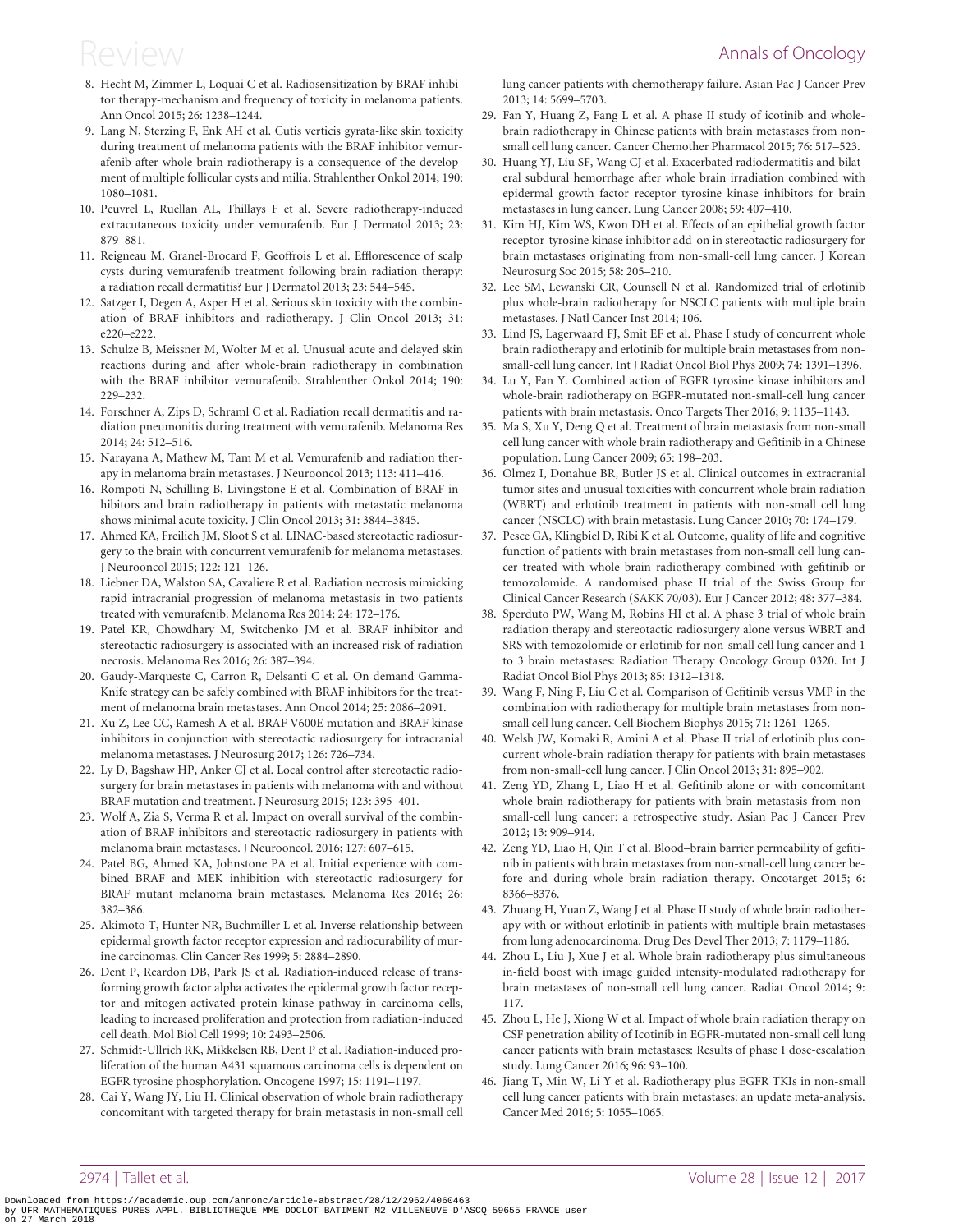- 47. Luo S, Chen L, Chen X et al. Evaluation on efficacy and safety of tyrosine kinase inhibitors plus radiotherapy in NSCLC patients with brain metastases. Oncotarget 2015; 6: 16725–16734.
- 48. Zhu Q, Sun Y, Cui Y et al. Clinical outcome of tyrosine kinase inhibitors alone or combined with radiotherapy for brain metastases from epidermal growth factor receptor (EGFR) mutant non small cell lung cancer (NSCLC). Oncotarget 2017; 8: 13304–13311.
- 49. Deng Z, Huang H, Wu X et al. Distinct expression of various angiogenesis factors in mice brain after whole-brain irradiation by X-ray. Neurochem Res 2017; 42: 625–633.
- 50. Sofia Vala I, Martins LR, Imaizumi N et al. Low doses of ionizing radiation promote tumor growth and metastasis by enhancing angiogenesis. PLoS One 2010; 5: e11222.
- 51. Zingg D, Riesterer O, Fabbro D et al. Differential activation of the phosphatidylinositol 3'-kinase/Akt survival pathway by ionizing radiation in tumor and primary endothelial cells. Cancer Res 2004; 64: 5398–5406.
- 52. Bates JE, Youn P, Peterson CR, III et al. Radiotherapy for brain metastases from renal cell carcinoma in the targeted therapy era: The University of Rochester Experience. Am J Clin Oncol 2015 February 26 [Epub ahead of print].
- 53. Cochran DC, Chan MD, Aklilu M et al. The effect of targeted agents on outcomes in patients with brain metastases from renal cell carcinoma treated with Gamma Knife surgery. J Neurosurg 2012; 116: 978–983.
- 54. Staehler M, Haseke N, Nuhn P et al. Simultaneous anti-angiogenic therapy and single-fraction radiosurgery in clinically relevant metastases from renal cell carcinoma. BJU Int 2011; 108: 673–678.
- 55. Staehler M, Haseke N, Stadler T et al. Feasibility and effects of high-dose hypofractionated radiation therapy and simultaneous multi-kinase inhibition with sunitinib in progressive metastatic renal cell cancer. Urol Oncol 2012; 30(3): 290.
- 56. Verma J, Jonasch E, Allen PK et al. The impact of tyrosine kinase inhibitors on the multimodality treatment of brain metastases from renal cell carcinoma. Am J Clin Oncol 2013; 36: 620–624.
- 57. Langrand-Escure J, Vallard A, Rivoirard R et al. Safety assessment of molecular targeted therapies in association with radiotherapy in metastatic renal cell carcinoma: a real-life report. Anticancer Drugs 2016; 27: 427–432.
- 58. Wuthrick EJ, Kamrava M, Curran WJ, Jr et al. A phase 1b trial of the combination of the antiangiogenic agent sunitinib and radiation therapy for patients with primary and metastatic central nervous system malignancies. Cancer 2011; 117: 5548–5559.
- 59. Winkler F, Kozin SV, Tong RT et al. Kinetics of vascular normalization by VEGFR2 blockade governs brain tumor response to radiation: role of oxygenation, angiopoietin-1, and matrix metalloproteinases. Cancer Cell 2004; 6: 553–563.
- 60. Dings RP, Loren M, Heun H et al. Scheduling of radiation with angiogenesis inhibitors anginex and Avastin improves therapeutic outcome via vessel normalization. Clin Cancer Res 2007; 13: 3395–3402.
- 61. Masood R, Cai J, Zheng T et al. Vascular endothelial growth factor (VEGF) is an autocrine growth factor for VEGF receptor-positive human tumors. Blood 2001; 98: 1904–1913.
- 62. Truman JP, Garcia-Barros M, Kaag M et al. Endothelial membrane remodeling is obligate for anti-angiogenic radiosensitization during tumor radiosurgery. PLoS One 2010; 5.
- 63. Fu P, He YS, Huang Q et al. Bevacizumab treatment for newly diagnosed glioblastoma: Systematic review and meta-analysis of clinical trials. Mol Clin Oncol 2016; 4: 833–838.
- 64. Chinot OL, Nishikawa R, Mason W et al. Upfront bevacizumab may extend survival for glioblastoma patients who do not receive second-line therapy: an exploratory analysis of AVAglio. Neuro Oncol 2016; 18: 1313–1318.
- 65. Levy C, Allouache D, Lacroix J et al. REBECA: a phase I study of bevacizumab and whole-brain radiation therapy for the treatment of brain metastasis from solid tumours. Ann Oncol 2014; 25: 2351–2356.
- 66. Chargari C, Idrissi HR, Pierga JY et al. Preliminary results of whole brain radiotherapy with concurrent trastuzumab for treatment of brain metastases in breast cancer patients. Int J Radiat Oncol Biol Phys 2011; 81: 631–636.
- 67. Stemmler HJ, Schmitt M, Willems A et al. Ratio of trastuzumab levels in serum and cerebrospinal fluid is altered in HER2-positive breast cancer

<span id="page-13-0"></span>

patients with brain metastases and impairment of blood–brain barrier. Anticancer Drugs 2007; 18: 23–28.

- 68. Lin NU, Freedman RA, Ramakrishna N et al. A phase I study of lapatinib with whole brain radiotherapy in patients with Human Epidermal Growth Factor Receptor 2 (HER2)-positive breast cancer brain metastases. Breast Cancer Res Treat 2013; 142: 405–414.
- 69. Yomo S, Hayashi M, Cho N. Impacts of HER2-overexpression and molecular targeting therapy on the efficacy of stereotactic radiosurgery for brain metastases from breast cancer. J Neurooncol 2013; 112: 199–207.
- 70. Borges GS, Rovere RK, Dias SM et al. Safety and efficacy of the combination of T-DM1 with radiotherapy of the central nervous system in a patient with HER2-positive metastatic breast cancer: case study and review of the literature. Ecancermedicalscience 2015; 9: 586.
- 71. Jacot W, Pons E, Frenel JS et al. Efficacy and safety of trastuzumab emtansine (T-DM1) in patients with HER2-positive breast cancer with brain metastases. Breast Cancer Res Treat 2016; 157: 307–318.
- 72. Carlson JA, Nooruddin Z, Rusthoven C et al. Trastuzumab emtansine and stereotactic radiosurgery: an unexpected increase in clinically significant brain edema. Neuro Oncol 2014; 16: 1006–1009.
- 73. Geraud A, Xu HP, Beuzeboc P et al. Preliminary experience of the concurrent use of radiosurgery and T-DM1 for brain metastases in HER2 positive metastatic breast cancer. J Neurooncol 2017; 131: 69–72.
- 74. Mitsuya K, Watanabe J, Nakasu Y et al. Expansive hematoma in delayed cerebral radiation necrosis in patients treated with T-DM1: a report of two cases. BMC Cancer 2016; 16: 391.
- 75. Shabason JE, Minn AJ. Radiation and immune checkpoint blockade: from bench to clinic. Semin Radiat Oncol 2017; 27: 289–298.
- 76. Dewan MZ, Galloway AE, Kawashima N et al. Fractionated but not singledose radiotherapy induces an immune-mediated abscopal effect when combined with anti-CTLA-4 antibody. Clin Cancer Res 2009; 15: 5379–5388.
- 77. Formenti SC, Demaria S. Combining radiotherapy and cancer immunotherapy: a paradigm shift. J Natl Cancer Inst 2013; 105: 256–265.
- 78. Kalbasi A, June CH, Haas N et al. Radiation and immunotherapy: a synergistic combination. J Clin Invest 2013; 123: 2756–2763.
- 79. Vatner RE, Cooper BT, Vanpouille-Box C et al. Combinations of immunotherapy and radiation in cancer therapy. Front Oncol 2014; 4: 325.
- 80. Dhermain F, Deutsch E. Stereotactic radiation and checkpoint inhibitors in melanoma patients with BM: a question of drug, timing or both? Ann Oncol 2016; 27: 371–372.
- 81. Du Four S, Wilgenhof S, Duerinck J et al. Radiation necrosis of the brain in melanoma patients successfully treated with ipilimumab, three case studies. Eur J Cancer 2012; 48: 3045–3051.
- 82. Kiess AP, Wolchok JD, Barker CA et al. Stereotactic radiosurgery for melanoma brain metastases in patients receiving ipilimumab: safety profile and efficacy of combined treatment. Int J Radiat Oncol Biol Phys 2015; 92: 368–375.
- 83. Knisely JP, Yu JB, Flanigan J et al. Radiosurgery for melanoma brain metastases in the ipilimumab era and the possibility of longer survival. J Neurosurg 2012; 117: 227–233.
- 84. Mathew M, Tam M, Ott PA et al. Ipilimumab in melanoma with limited brain metastases treated with stereotactic radiosurgery. Melanoma Res 2013; 23: 191–195.
- 85. Patel KR, Shoukat S, Oliver DE et al. Ipilimumab and stereotactic radiosurgery versus stereotactic radiosurgery alone for newly diagnosed melanoma brain metastases. Am J Clin Oncol 2015 May 16 [Epub ahead of print].
- 86. Silk AW, Bassetti MF, West BT et al. Ipilimumab and radiation therapy for melanoma brain metastases. Cancer Med 2013; 2: 899–906.
- 87. Tazi K, Hathaway A, Chiuzan C et al. Survival of melanoma patients with brain metastases treated with ipilimumab and stereotactic radiosurgery. Cancer Med 2015; 4: 1–6.
- 88. Gerber NK, Young RJ, Barker CA et al. Ipilimumab and whole brain radiation therapy for melanoma brain metastases. J Neurooncol 2015; 121: 159–165.
- 89. Cohen-Inbar O, Shih HH, Xu Z et al. The effect of timing of stereotactic radiosurgery treatment of melanoma brain metastases treated with ipilimumab. J Neurosurg 2017; 127: 1007–1014.